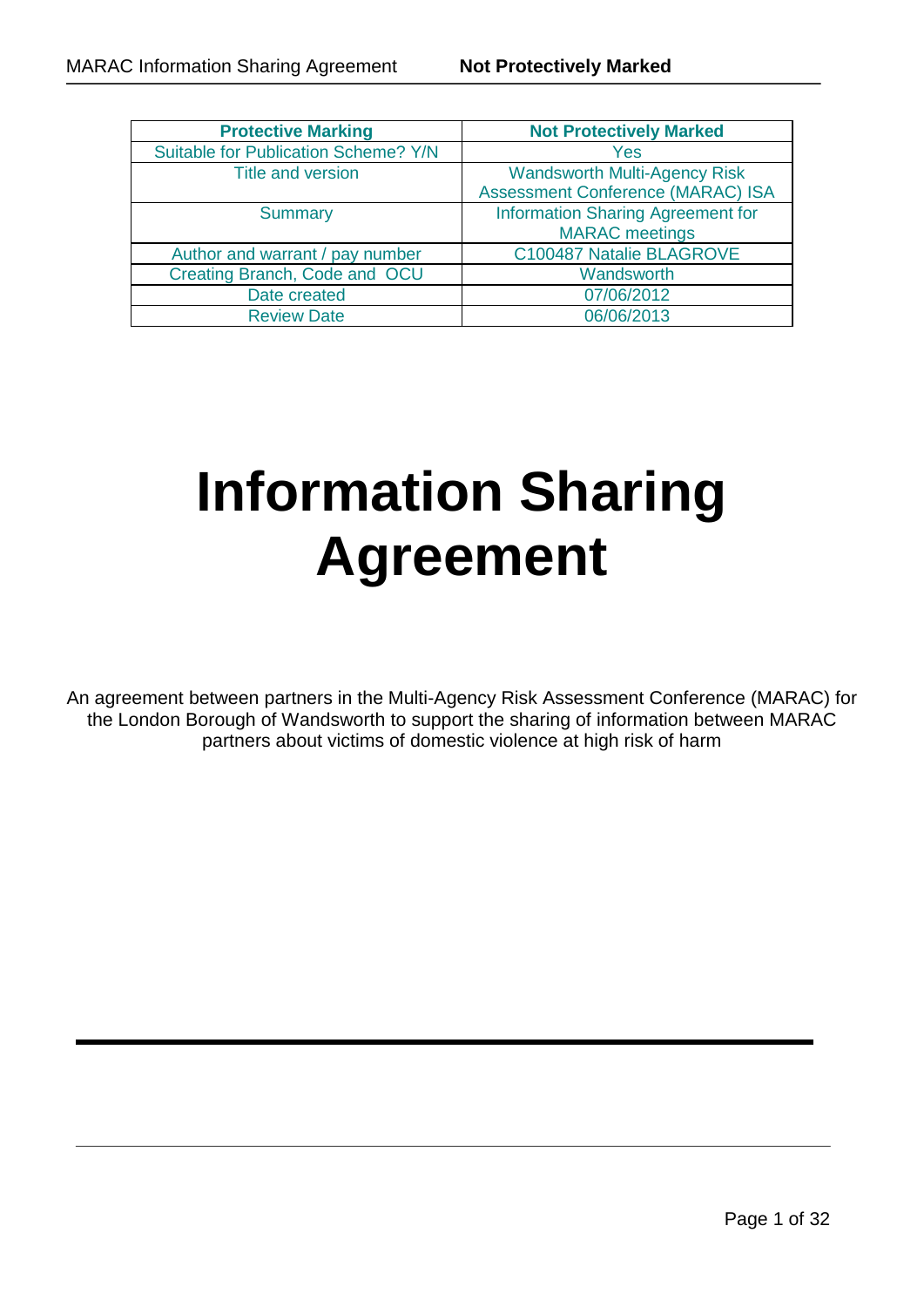# **Document History**

This document has been distributed to:

| Date                   | Released to                         | Title                                 | Agency                                                        | <b>Comments</b>                           |
|------------------------|-------------------------------------|---------------------------------------|---------------------------------------------------------------|-------------------------------------------|
|                        | 07/06/2012 David Chinchen           | Borough<br>Commander                  | <b>Wandsworth Borough Police</b>                              | Signed                                    |
| 07/06/2012 Paul Martin |                                     | <b>Chief Executive</b>                | <b>Wandsworth Borough Council Signed</b>                      |                                           |
|                        | 07/06/2012 Derec Craig              | Senior Service<br>Delivery<br>Manager | <b>Victim Support</b>                                         | Signed                                    |
| 07/06/2012 Mike Terry  |                                     | <b>Assistant Chief</b><br>Officer     | London Probation                                              | Signed                                    |
| 07/06/2012 Lech        | Bogdanowicz                         | Information<br>Governance<br>Manager  | St George's Healthcare NHS<br>Trust                           | Signed                                    |
|                        | 07/06/2012 John Hughes              | Information<br>Governance<br>Manager  | South West London & St<br>George's Mental Health NHS<br>Trust | Signed                                    |
|                        | 07/06/2012 Lesley Bounds            | Borough<br>Manager                    | Wandsworth Integrated Drug<br>& Alcohol Service (IDAS)        | <b>Awaiting Signature</b>                 |
|                        | 07/06/2012 Lyndsey Dearlove Manager |                                       | Wandsworth Women's Aid                                        | Signed                                    |
|                        | 07/06/2012 Colin Lyden              | <b>ASB Manager</b>                    | Veridian Housing                                              | <b>Awaiting Signature (email</b><br>sent) |
|                        | 07/06/2012 Andy Meekings            | Senior Worker                         | <b>Metropolitan Housing Trust</b>                             | Signed                                    |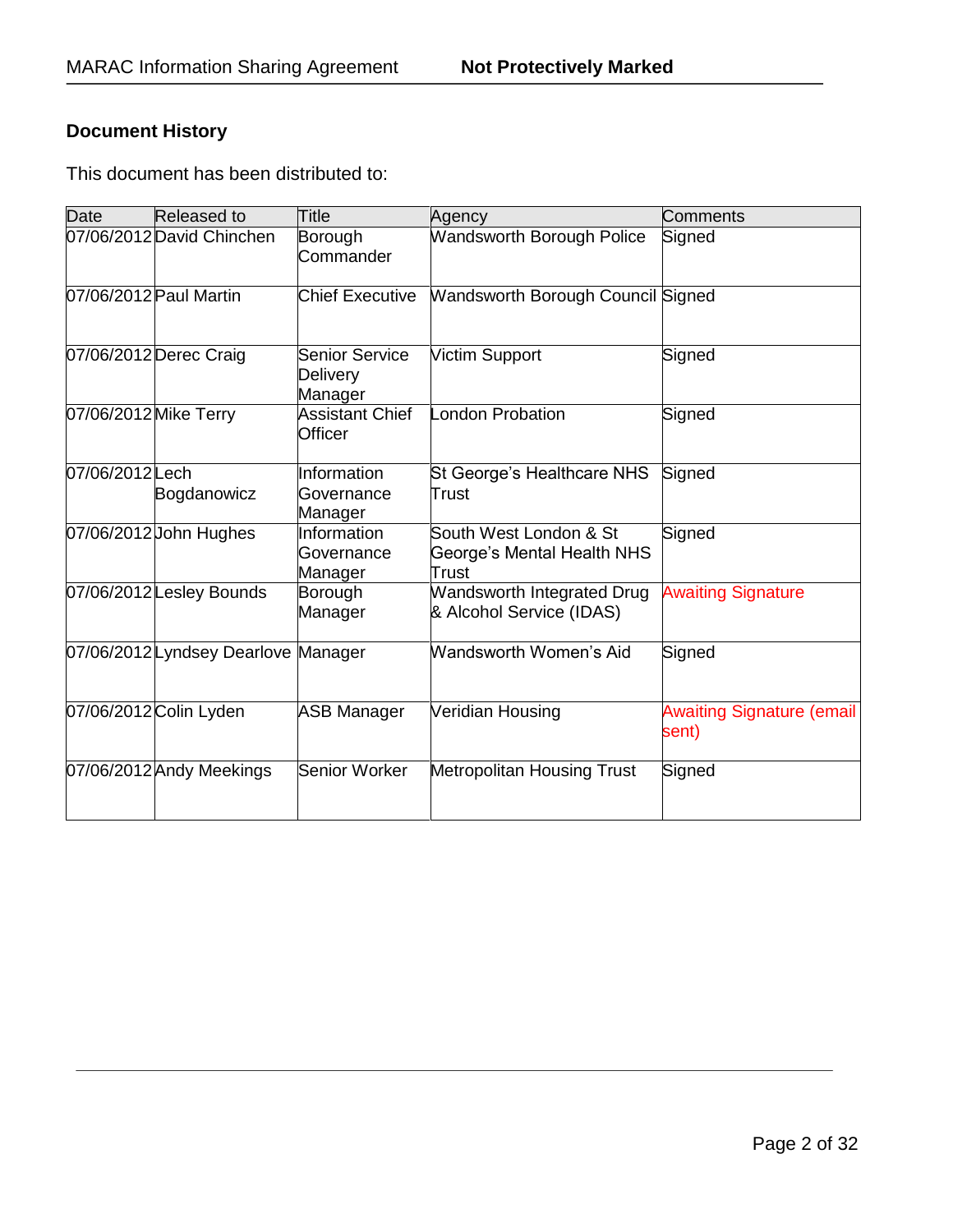# **CONTENTS**

- 1. Purpose of the agreement
- 2. Specific purpose for sharing information
- 3. Legal framework governing information sharing
- 4. Disclosure into court proceedings
- 5. Description of arrangements including security matters.
- 6. Agreement
- 7. Appendices
	- Appendix 1: References
	- Appendix 2: Confidentiality statement and attendance sheet
	- Appendix 3: Metropolitan Police Secure Email Guidance (version 2.0)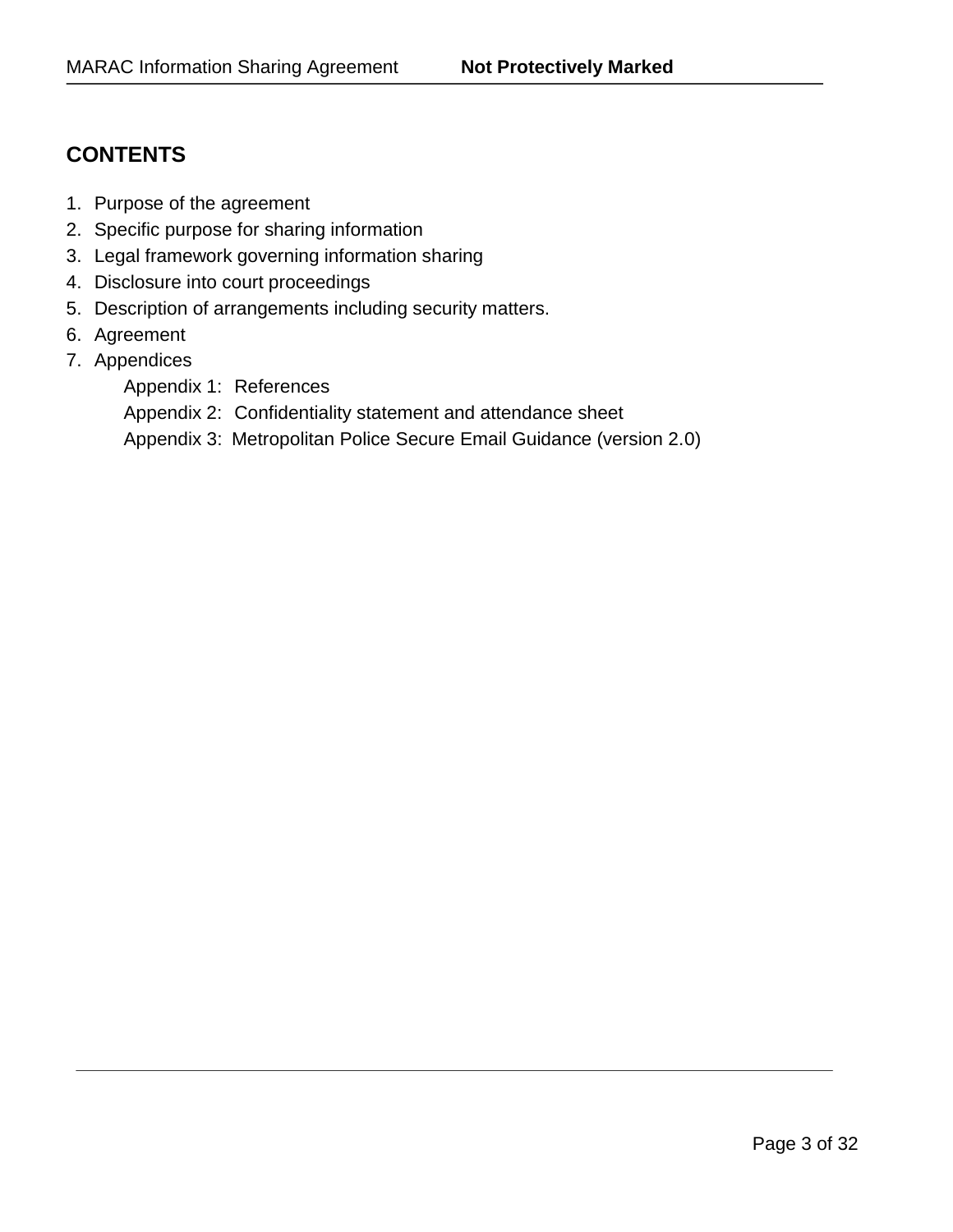# **1. PURPOSE OF THE AGREEMENT**

This Individual Information Sharing Agreement has been developed to:

- a) Define the specific purposes for which the signatory agencies have agreed to share information.
- b) Describe the roles and structures that will support the exchange of information between agencies.
- c) Set out the legal framework within which the information is shared, including reference to legal powers to share information, the Human Rights Act 1998, the common law duty of confidentiality, the Data Protection Act 1998, and other relevant legal considerations.
- d) Describe the security procedures necessary to ensure compliance with responsibilities under the Data Protection Act and agency specific security requirements.
- e) Describe how this arrangement will be monitored and reviewed.

#### **The signatories to this agreement will represent the following agencies/bodies:**

- Wandsworth Borough Police, Metropolitan Police Service
- London Probation Service (Wandsworth)
- Wandsworth Borough Council
- Wandsworth Borough Victim Support Service
- South West London & St George's Mental Health NHS Trust
- St George's Healthcare NHS Trust
- Wandsworth Integrated Drug & Alcohol Service (IDAS)
- Wandsworth Women's Aid
- Veridian Housing Association
- Other agencies identified as relevant by the MARAC co-ordinator and/or MARAC partners on a case-by-case basis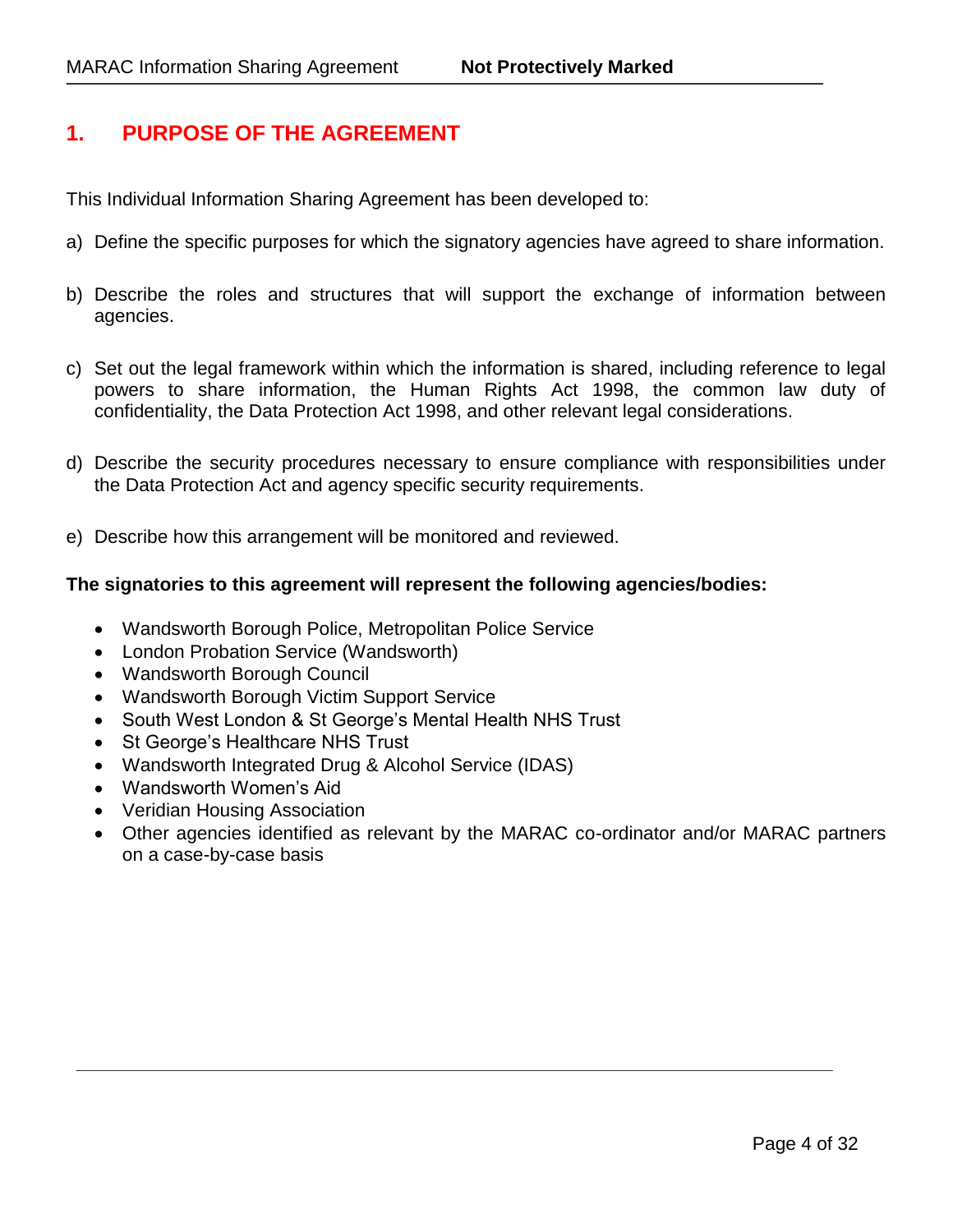Other agencies may be invited into full membership of the MARAC or to provide information to the MARAC at a later date where the MARAC considers this would be appropriate.

Other agencies may be invited to attend or supply information to the MARAC where there is one or more cases being discussed where they can provide relevant information on the case and assist in the development and execution of the risk management plan.

Any agency attending on this ad hoc basis will be asked to sign the confidentiality agreement at the beginning of the meeting.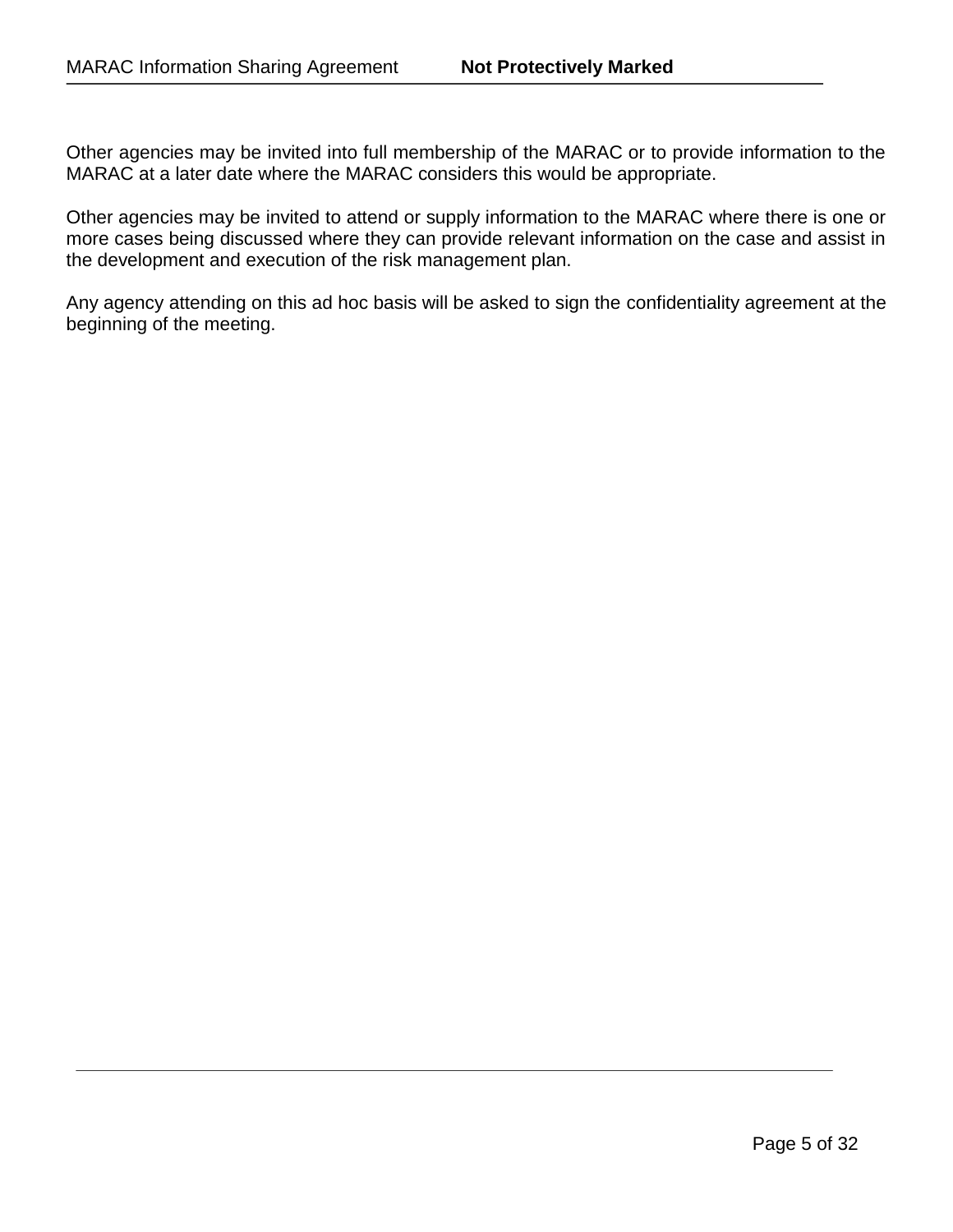# **2. SPECIFIC PURPOSE FOR SHARING INFORMATION**

- a) In order to meet the full range of social, welfare, economic, safety, accommodation, criminal and civil justice needs that individuals living with or escaping domestic violence have, a multiagency partnership approach is required (see the Home Office report<sup>1</sup>).
- b) The Crime and Disorder Act (1998) places this obligation on a statutory footing, requiring some organisations to form partnerships to tackle crime and disorder, including domestic violence, and provides a legal power to share information (Home Office report).
- c) Responsible information sharing plays a key role in enabling organisations and professionals to protect domestic violence victims and their children and to save lives. Casework, advocacy, conducting risk assessments and providing general support and protection may all require information about individuals to be shared with other agencies. Indeed, Articles 2 and 3 of the Human Rights Act (1998) (HRA) place an obligation on public authorities to protect people's right to life and their right to freedom from torture and inhuman and degrading treatment. Meeting these obligations may necessitate lawful information sharing. $2$
- d) This information sharing protocol relates specifically to the multi-agency group responsible for conducting the Multi-Agency Risk Assessment Conference (MARAC). Partner agencies to the MARAC will share information specifically for the purpose of making or modifying and implementing plans to support the reduction of future harm for very high risk domestic violence victims and their children.

# **Management Summary**

- a) This agreement details the legal basis by which the partners, within the context of the MARAC, can share personal and sensitive information about victims of domestic violence, the alleged perpetrator and any children of the parties for the purpose of responding to the safety needs of victims and their children at very high risk of harm.
- b) The agreement covers situations where consent has been explicitly given and recorded.
- c) The agreement also covers the necessary process for sharing information when consent has not been explicitly given, or has not yet been recorded.

<sup>1</sup> See the Home Office Report 30 – see Appendix 1 at the end of this document.

<sup>&</sup>lt;sup>2</sup> Taken from the Home Office Report 30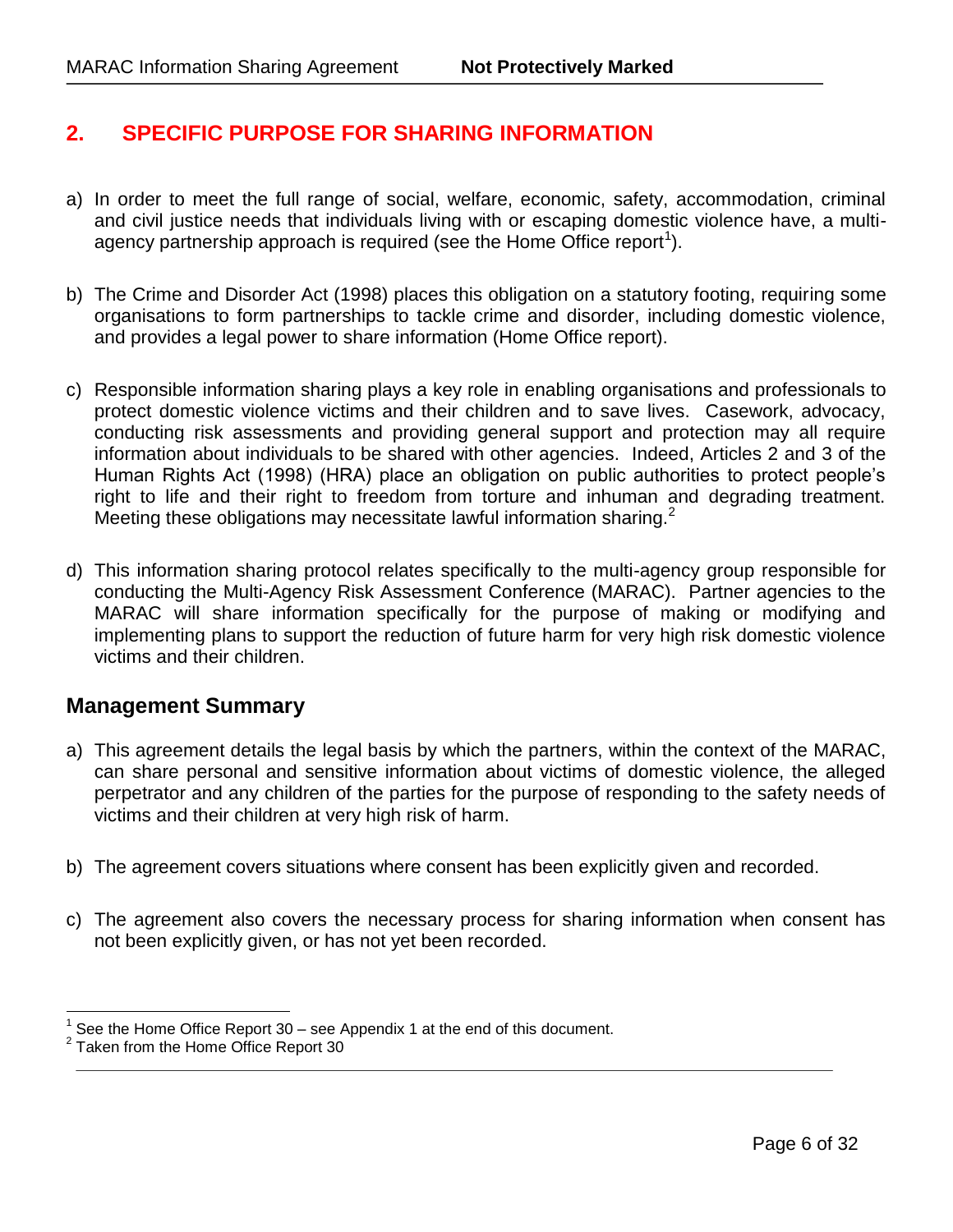- d) The agreement does not cover the legal basis for sharing of case information with any other agency other than those listed as signatories to this agreement.
- e) The agreement does not cover the legal basis for the sharing of information that is not expressly for the purpose of responding to the safety needs of victims of domestic violence at high risk of harm.

# **Objectives**

#### **What are the objectives of the partnership?**

- a) To share a common objective of reducing future harm to clients and/or their children at high risk due to domestic violence.
- b) To share a common objective to deliver Wandsworth's Domestic Violence Strategy 2012-2015.
- c) To support the Domestic Violence Strategy to reduce domestic violence so that children, women and men do not suffer as a consequence and, where domestic violence does occur, to improve our response to both victims and their children, and to perpetrators.
- d) To support the Domestic Violence Strategy to improve co-operation and joint action across the key partnership agencies in order to facilitate safe and consistent policy and practice responses to victims and perpetrators of domestic violence ensuring that the needs of all members of our diverse communities are considered.
- e) To develop standardised domestic violence protocols and guidance, covering such areas as information sharing, referrals and risk assessment.
- f) To develop the MARAC (Multi-Agency Risk Assessment Case Conference) alongside the development of the independent advocacy service.

#### **Partner Agencies Benefits**

a) This agreement provides legal clarity for all staff within the partner agencies who are working together to reduce future harm to clients at high risk due to domestic violence and allow agencies to feel confident that they can provide a comprehensive, safe, quality service to clients within the provisions of the law.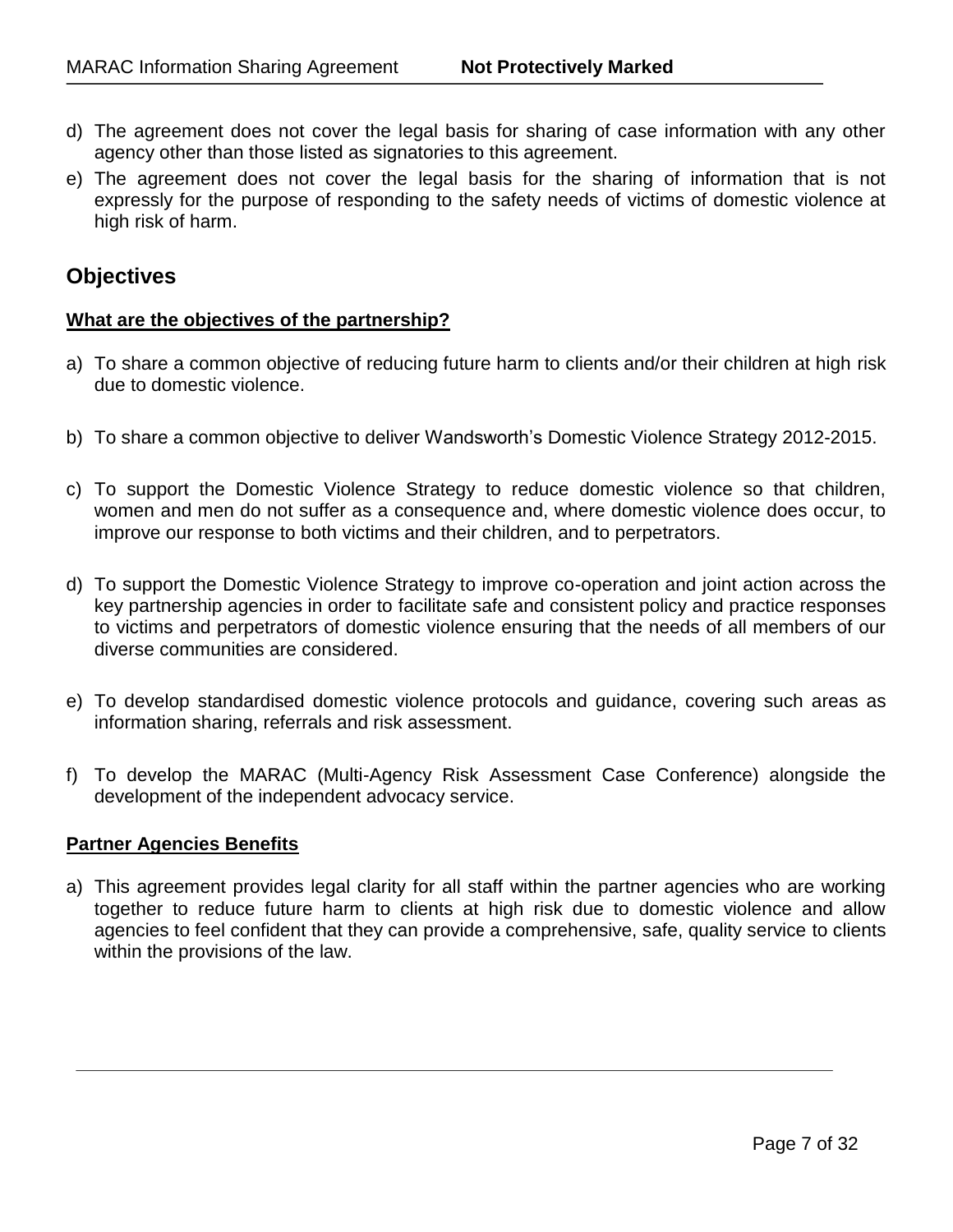- b) Consequently, this agreement should enable members of the MARAC to make or modify plans, in the light of information shared, which better support the victim in enhancing her/his safety and that of her/his children.
- c) This agreement will support increased mutual understanding of domestic violence issues and the use of risk assessment techniques as well as increasing partners' knowledge of the success of different types of intervention strategies.
- d) This agreement will assist in avoiding the duplication of effort in respect of service provision and record taking.
- e) This agreement will enhance the reputation of signatory agencies for professionalism and credibility with clients and other agencies by demonstrating their competence in this area.

#### **Citizen Benefits**

This agreement will enable:

- a) Timely action to be taken to protect victims and children from further abuse.
- b) Comprehensive risk identification and safety planning based on a full account of the facts and circumstances of each victim's situation.
- c) The right sort and combination of advice, support and advocacy to be offered at the right time, based on a full and accurate account of the victim's needs and history, including other service contact and use.
- d) Victims to avoid the added distress of having to repeat details of their history or experience of domestic violence and other circumstances each time they encounter a different service.
- e) This agreement will also help re-assure citizens that their personal information is being handled securely and only being used as necessary to ensure that the partners are able to deliver services effectively in order to enhance the safety of victims of domestic violence and their children.
- f) Wandsworth Victim Support Service, or another identified agency, to act as the advocate for the victim at the MARAC and provide for two-way communication between the MARAC and the victim.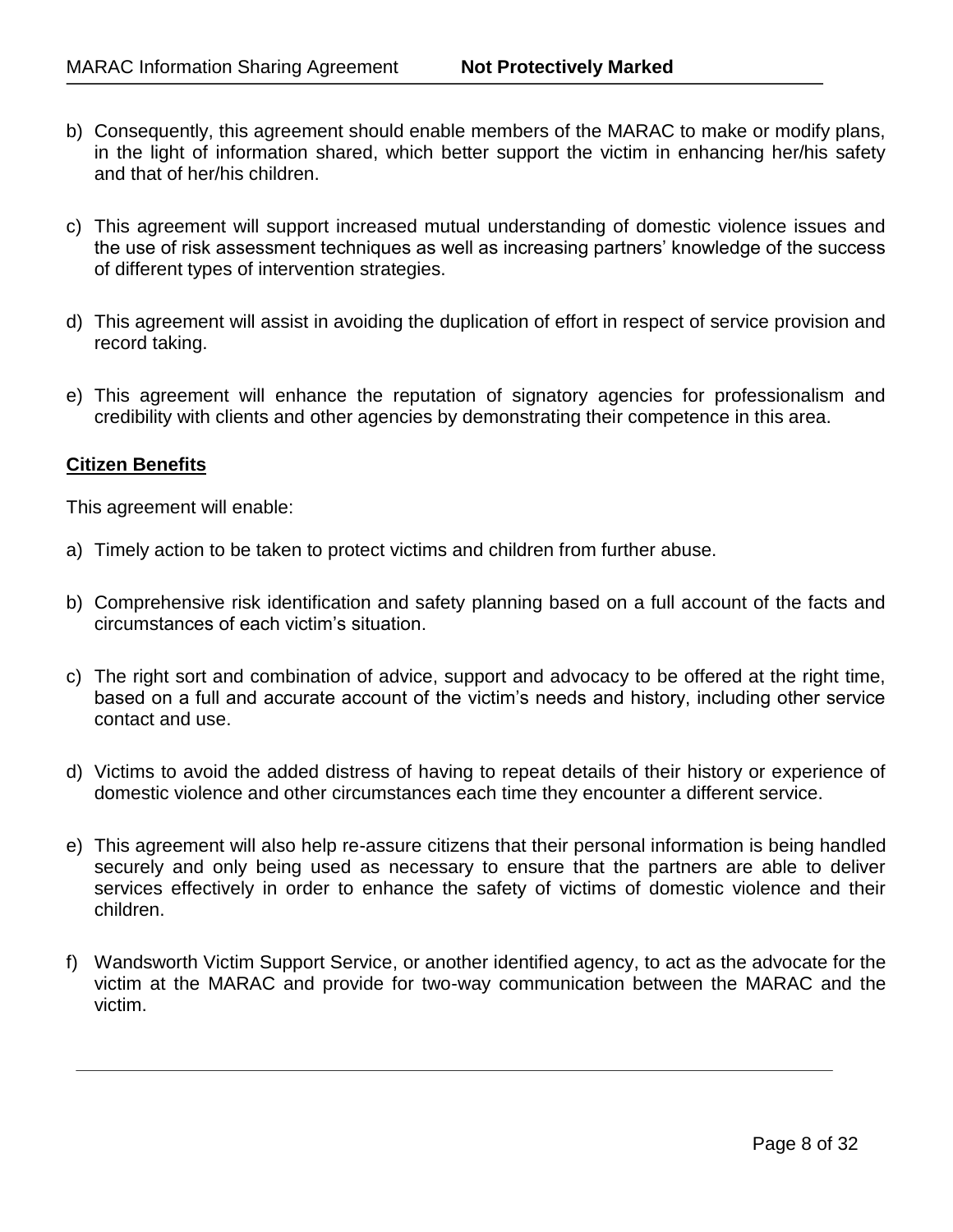#### **How will this information sharing arrangement further those objectives?**

- a) It is now recognised that in order to meet the full range of social, welfare, economic, safety, accommodation, criminal and civil justice needs that individuals living with or escaping domestic violence have, a multi-agency partnership approach is required (Hague, 2000; Humphreys, *et al*, 2001; Home Office, 2003). In general, individual agencies hold incomplete information about the circumstances surrounding a victim of domestic violence, which may lead to inappropriate or untimely interventions. Sharing information through the MARAC enables agencies to act from a better factual understanding of the situation and of the risks faced by the victim and her/his children.
- b) At the MARAC meeting, partners to this Agreement will ensure that they are fully prepared to share all relevant information known to the agency on the circumstances surrounding the victim and her/his children.
- c) At the MARAC agencies will discuss the likely outcomes of the proposed action plan to ensure that their combined actions are likely to promote the safety of the victim and her/his children.
- d) By sharing their understanding of risk in particular situations, agencies are in a better position to integrate risk assessment into their daily practice.
- e) Wandsworth Victim Support Service, or another identified agency, will represent the interests of the victim and take any suggested action back to the victim for her/his consideration.

## **Information to be shared**

#### **The following information will be shared**

- a) The information to be shared comprises:
	- contact information held by various agencies on individuals who pose a high risk of harm to their partners or children
	- personal information pertaining to high risk victims or their children

which will assist the MARAC to put in place safety measures to reduce/manage the risk posed.

b) This agreement relates to all personal and sensitive personal data about specific victims, alleged perpetrators and/or children of the household/s held by any partner agency that the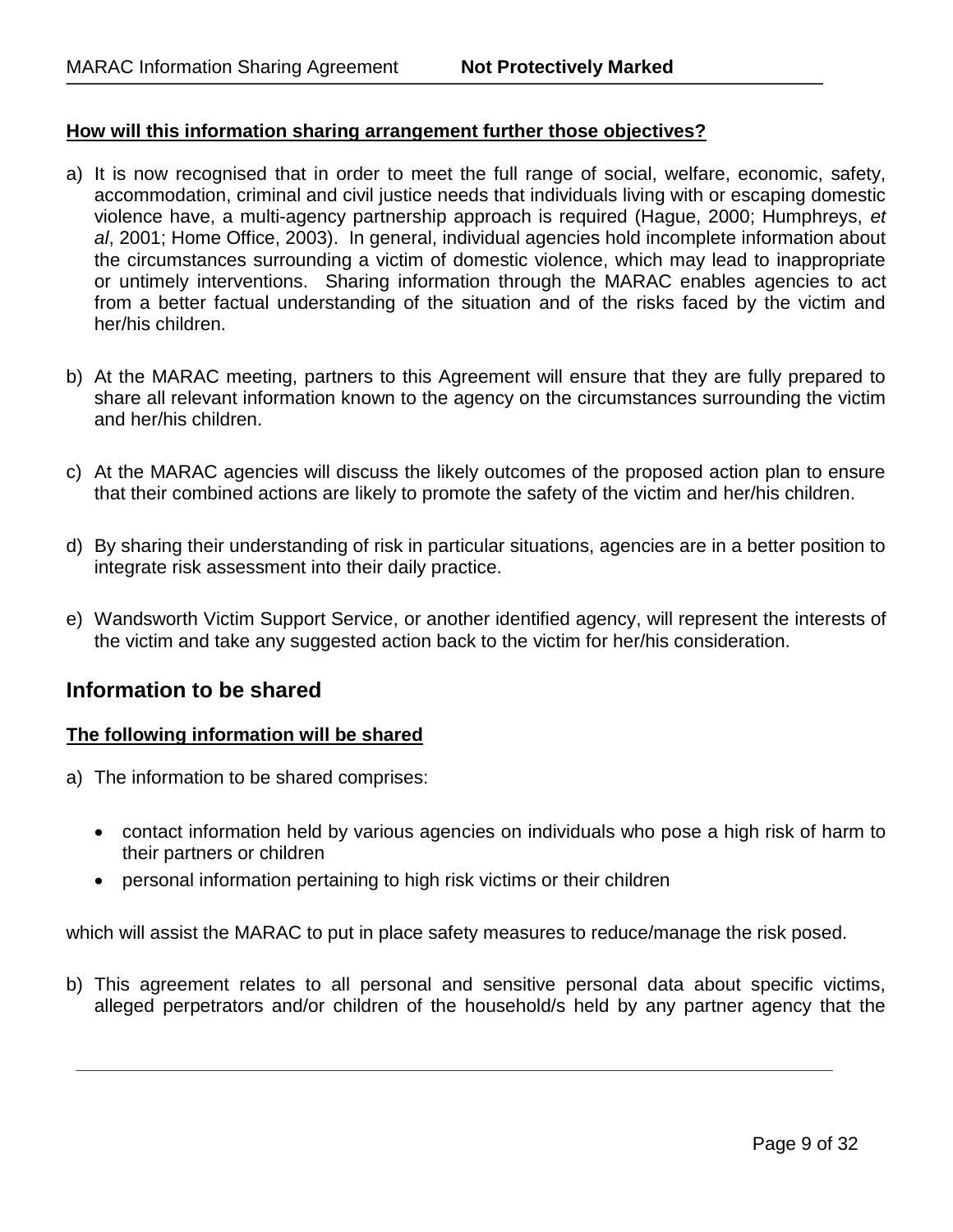MARAC 'needs to know<sup>3</sup> for the purpose of delivering safe and effective services to the victim at high risk of harm.

- c) Personal data are: data relating to a living individual who can be identified from that data or any other information held or likely to be held. It also includes any expression of opinion about the individual and any indications of the intentions of any person in respect of the individual.
- d) Sensitive personal data are: personal data consisting of information concerning racial or ethnic origin, political opinions, religious or other similar beliefs, trade union membership, physical/mental health or condition, sexual life, alleged or committed offences, proceedings, disposal or sentence concerning any alleged or committed offences (Information Commissioner's Office (2001)).

#### **Does this include personal data under the Data Protection Act 1998?**

a) Yes. The MARAC members will be sharing both *personal data* and *sensitive personal data* as defined in the Data Protection Act.

<sup>-&</sup>lt;br>3 The MARAC will be governed by appropriate procedures and partners will be provided with adequate training to recognise and deal with the issues of proportionality and necessity.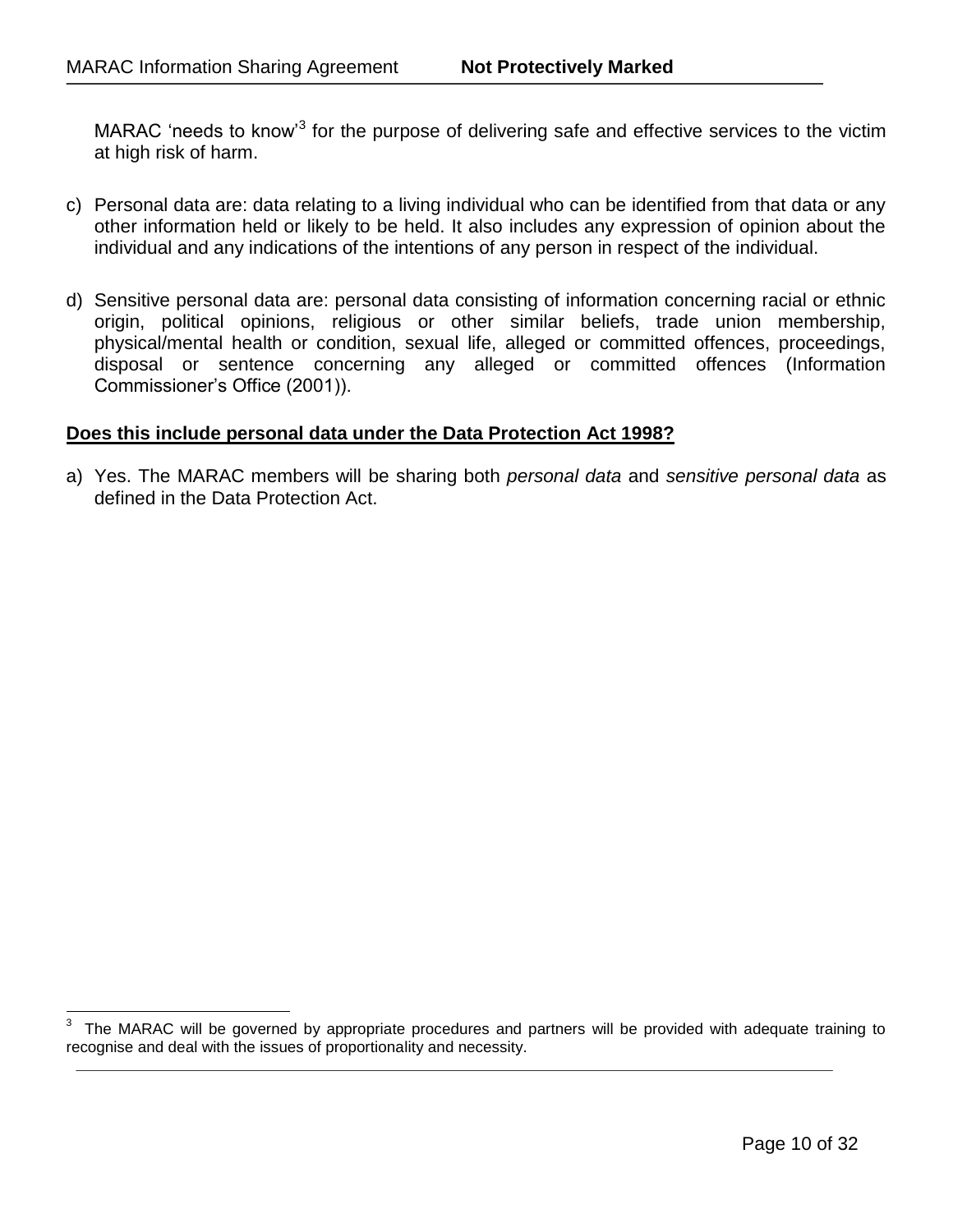# **3. LEGAL FRAMEWORK GOVERNING INFORMATION SHARING**

The Home Office guidance document *"Safety and Justice: sharing personal information in the context of domestic violence – an overview"*, published in 2004, identifies a number of questions that need to be considered in any case where a public sector body proposes to share information, as follows.

- Does the body have a legal power to share the information?
- Would the information sharing comply with the Human Rights Act 1998 (HRA)?
- Would there be a breach of a common law duty of confidentiality?
- Would there be a breach of the Data Protection Act 1998 (DPA)?

These four issues are addressed below. Other relevant legal provisions are also considered.

The first issue is likely to be relevant to public sector bodies (in general, these cannot do anything unless they have an express or implied statutory power to do so). The second issue is relevant to public sector bodies, as they have a specific duty under the Human Rights Act 1998 not to act in breach of the human rights set out in the European Convention. Private or voluntary sector bodies are not subject to a specific statutory duty of this nature, but as a matter of good practice they will no doubt seek to act consistently with the Convention. The third and fourth issues are relevant to both public and private or voluntary sector bodies.

# **Legal power to share information**

- a) The Crime and Disorder Act 1998 (CDA) aims to tackle crime and disorder and help create safer communities.
	- Section 115 of the CDA provides a power (but not an obligation) for information sharing between 'responsible' public bodies (e.g. police, local authority, health authority) and with 'co-operating' bodies (e.g. DV support group, victim support group) participating in the formation and implementation of the local crime and disorder strategy. This must be to pursue a specific objective within the strategy and be subject to a written agreement.
	- In addition, Section 115 stipulates that any person who would not have power to disclose information to a relevant authority or a person acting on behalf of such an authority shall have power to do so in any case where the disclosure is necessary or expedient for the purposes of any provision of the Act.
	- This power must be exercised in accordance with any other relevant legislation, including the HRA, common law of confidence and the DPA (see below).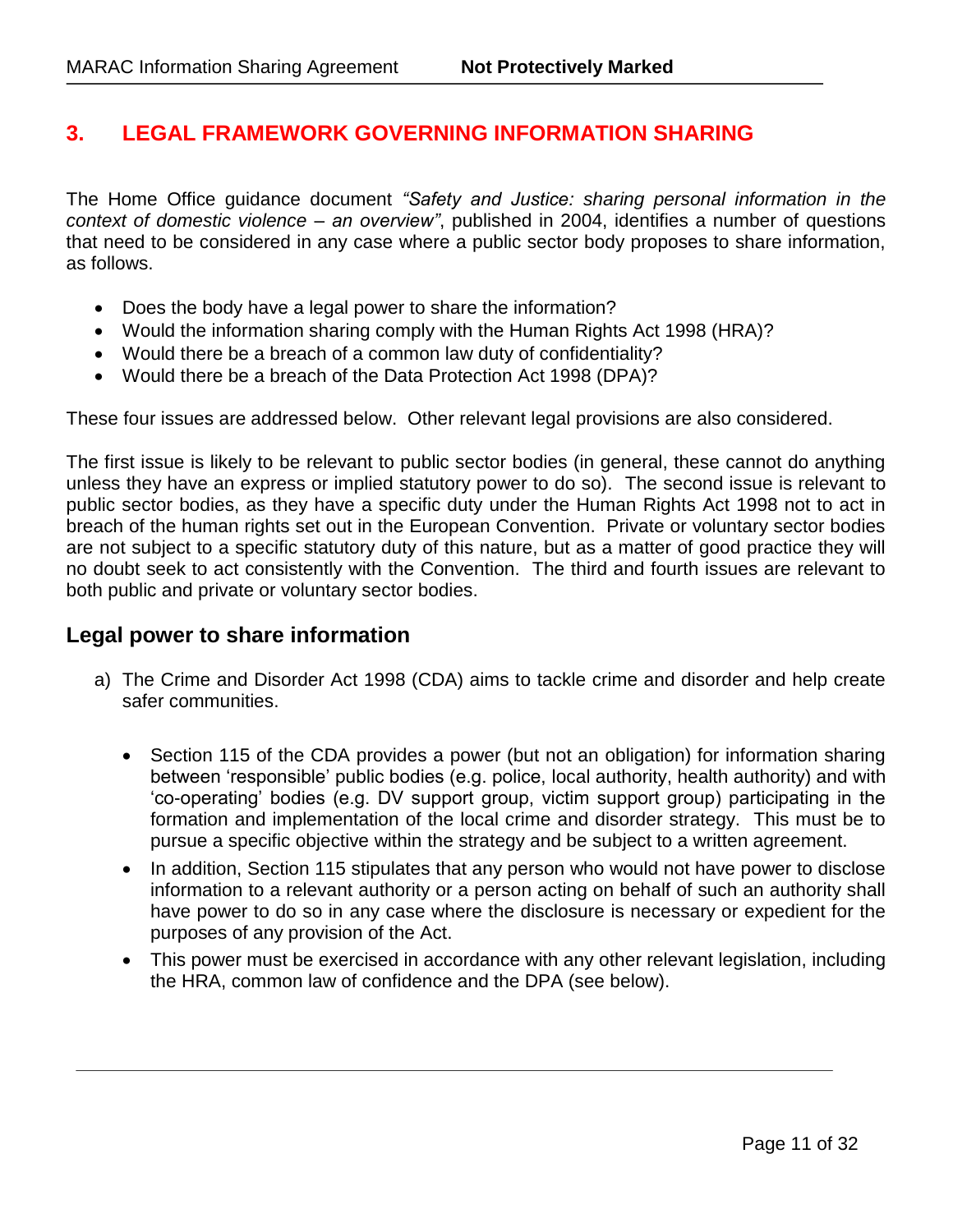- b) The Children Act 1989 (CA) redefined the law around child welfare and introduced new measures for working with children and families. Key principles include:
	- The child's welfare is paramount.
	- Professionals will work in partnership with the child, with other professionals and with the parents and significant others.
	- Section 27 stipulates that where it appears to a local authority that any authority or other person mentioned in subsection (3) (see below) could, by taking any specified action, help with the exercise of any of their functions under this part, they may request the help of that other authority or person, specifying the action in question. An authority whose help is so requested shall comply with the request if it is compatible with their own statutory or other duties and obligations and does not unduly prejudice the discharge of any of their functions.

Agencies listed in subsection 3 are:

- a) Any local authority;
- b) Any local education authority;
- c) Any local housing authority;
- d) Any health authority; and
- e) Any person authorised by the Secretary of State for the purposes of this section.
- Section 47 places a duty on the above authorities to assist with enquiries (in particular by providing relevant information or advice) if called upon by the authority conducting enquiries following reasonable cause to suspect that a child is suffering, or is likely to suffer, significant harm.
- c) The Children Act 2004
	- Section 10 establishes a duty on Local Authorities to make arrangements to promote cooperation between agencies in order to improve children's well-being, defined by reference to the five outcomes and a duty on key partners to take part in those arrangements. It also provides a new power to allow pooling of resources in support of these arrangements.
	- Section 11 creates a duty for the key agencies working with children to put in place arrangements to make sure that they take account of the need to safeguard and promote the welfare of children when doing their jobs.
- d) Adoption and Children Act 2002 (ACA) modernises the law on adoption in line with the Children Act 1989.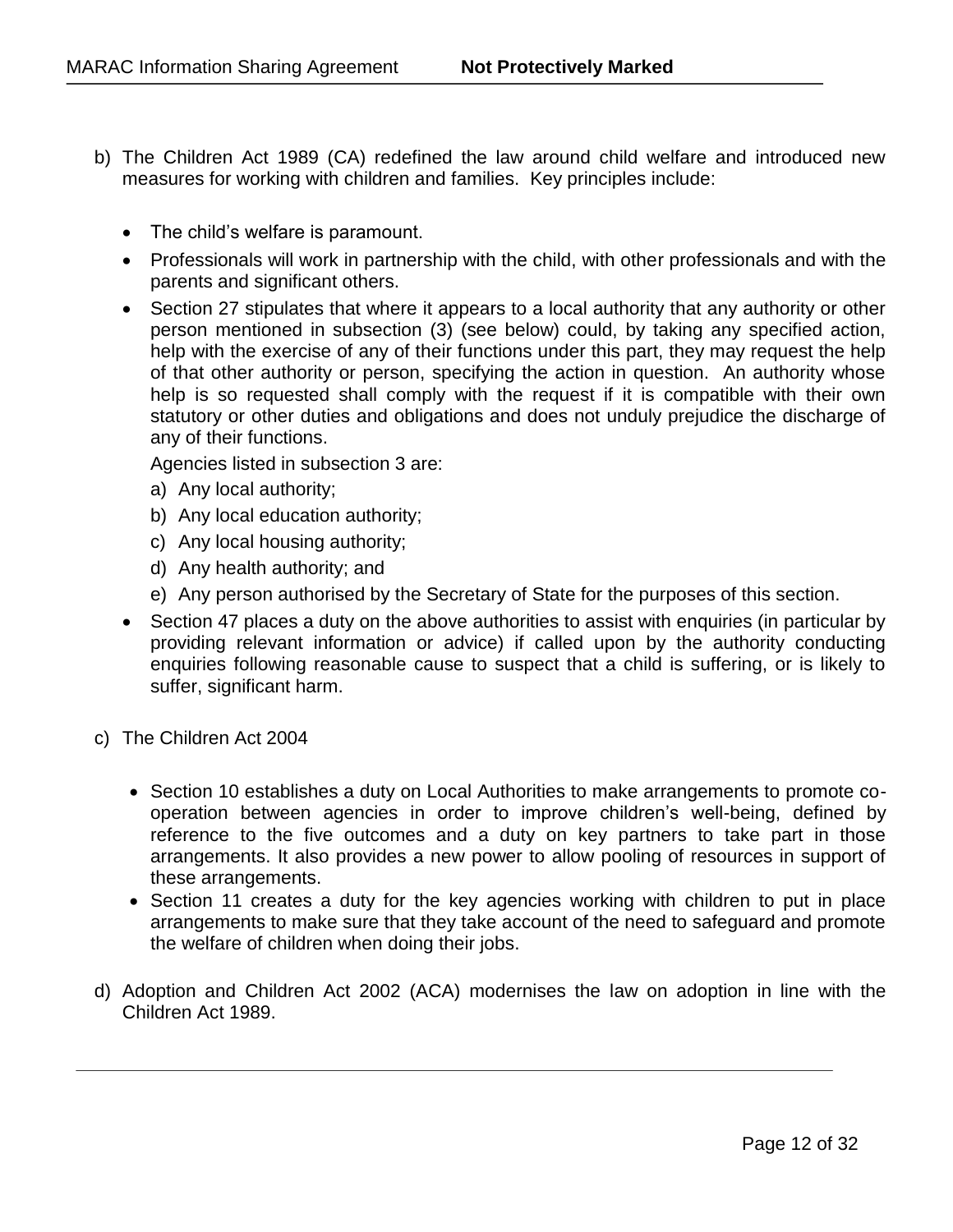Section 120 amends Section 31 (9) of the Children Act 1989 to extend the definition of harm to include *"impairment suffered from seeing or hearing the ill treatment of another"*.

# **Human Rights Act 1998**

The Human Rights Act 1998 (HRA) gives further effect in UK law to the European Convention on Human Rights (ECHR). The ECHR contains fundamental rights and freedoms such as the right to life, the right to a fair trial and freedom of thought, religion and speech and respect for private and family life.

- Article 2.1 stipulates that *"Everyone's right to life shall be protected by law".*
- Article 3 stipulates that *"No one shall be subjected to torture or to inhuman or degrading treatment or punishment".*
- Article 6 stipulates the right to a fair trial.
- Article 8 stipulates that *"Everyone shall have the right to respect for his private and family life, his home and correspondence. There shall be no interference by a public authority with the exercise of this right except as is in accordance with the law and necessary in a democratic society in the interests of national security, public safety or the economic wellbeing of the country, for the prevention of disorder or crime, the protection of health or morals, or the protection of the rights and freedoms of others".*

Articles 2.1 and 3 may create a duty on public sector bodies to share information in order to protect individuals from serious threats to their physical safety or wellbeing.

On the other hand, article 8 may prohibit public sector bodies from sharing personal information in cases where such sharing cannot be justified as being necessary for one of the objectives listed in article 8.2.

# **Common law relating to confidentiality**

The common law protects against the disclosure of information (whether personal or not) given in 'confidential' contexts.

- Breach of confidence may be demonstrated where the information:
	- $\circ$  Has a 'quality of confidence' (i.e. is not already in the public domain and has sensitivity and value);
	- $\circ$  Is given in circumstances giving rise to an 'obligation of confidence' on the part of the person to whom the information has been given (e.g. nurse/patient);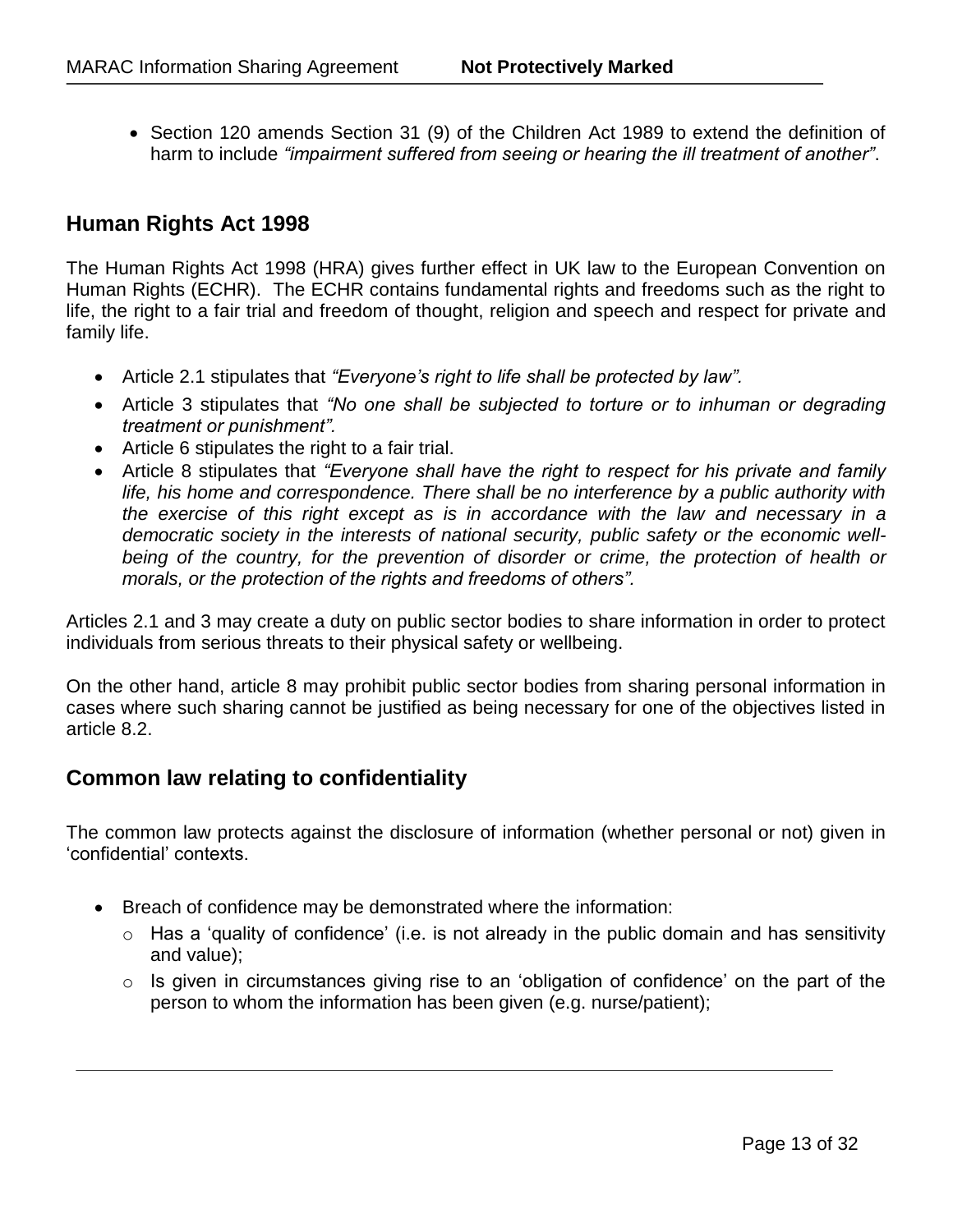- $\circ$  Is used in a way that was not authorised.<sup>4</sup>
- However the duty of confidentiality is not absolute. Disclosure can be justified if:
	- o The information has ceased to be confidential in nature (for instance, because it has come into the public domain);
	- $\circ$  The person to whom the duty is owed has consented to the disclosure;
	- o There is an overriding public interest in disclosure;
	- $\circ$  Disclosure is required by a court order or other legal obligation.<sup>5</sup>

Where explicit consent has been obtained for sharing the information between the agencies, then any duty of confidence will not prevent the sharing of information in line with the given consent.

When there is no explicit consent, or when the explicit consent does not cover specific information given in confidence, then the information will not be shared unless one of the conditions under Schedule 2 and (where appropriate) Schedule 3 of the Data Protection Act 1998 is met. These conditions are discussed in detail below. In cases where information in shared about individuals who pose a high risk of harm to their partners or children, or about high risk victims/victims and their children, then if the appropriate conditions in Schedule 2 or 3 are met, then in many cases there will also be a public interest defence to any claim for breach of confidence. However, partner agencies may need to take their own advice in specific cases.

If the information is shared without explicit consent then the basis of the decision to share the information together with the details of who the information was shared with must be recorded as part of the case file. The Wandsworth MARAC referral form has an integrated 'Information Sharing Without Consent' form and this MUST be completed in all cases where consent has not been given. It is the responsibility of the referrer to identify which legal gateway/s they are using to share information and to indicate this on the form.

# **Data Protection Act 1998 (DPA)**

The DPA contains a set of eight data protection principles. "Data controllers" – i.e. persons who control the processing of personal data – must comply with these principles in relation to such processing. Sharing personal data constitutes "processing" for the purposes of the Act. The eight principles are discussed below, in turn.

<sup>4</sup> Department for Constitutional Affairs (2003) Public Sector Data Sharing: Guidance on the Law. London: Department for Constitutional Affairs.

<sup>5</sup> Department of Health (2003) What to Do if You're Worried a Child is Being Abused. London: Department of Health.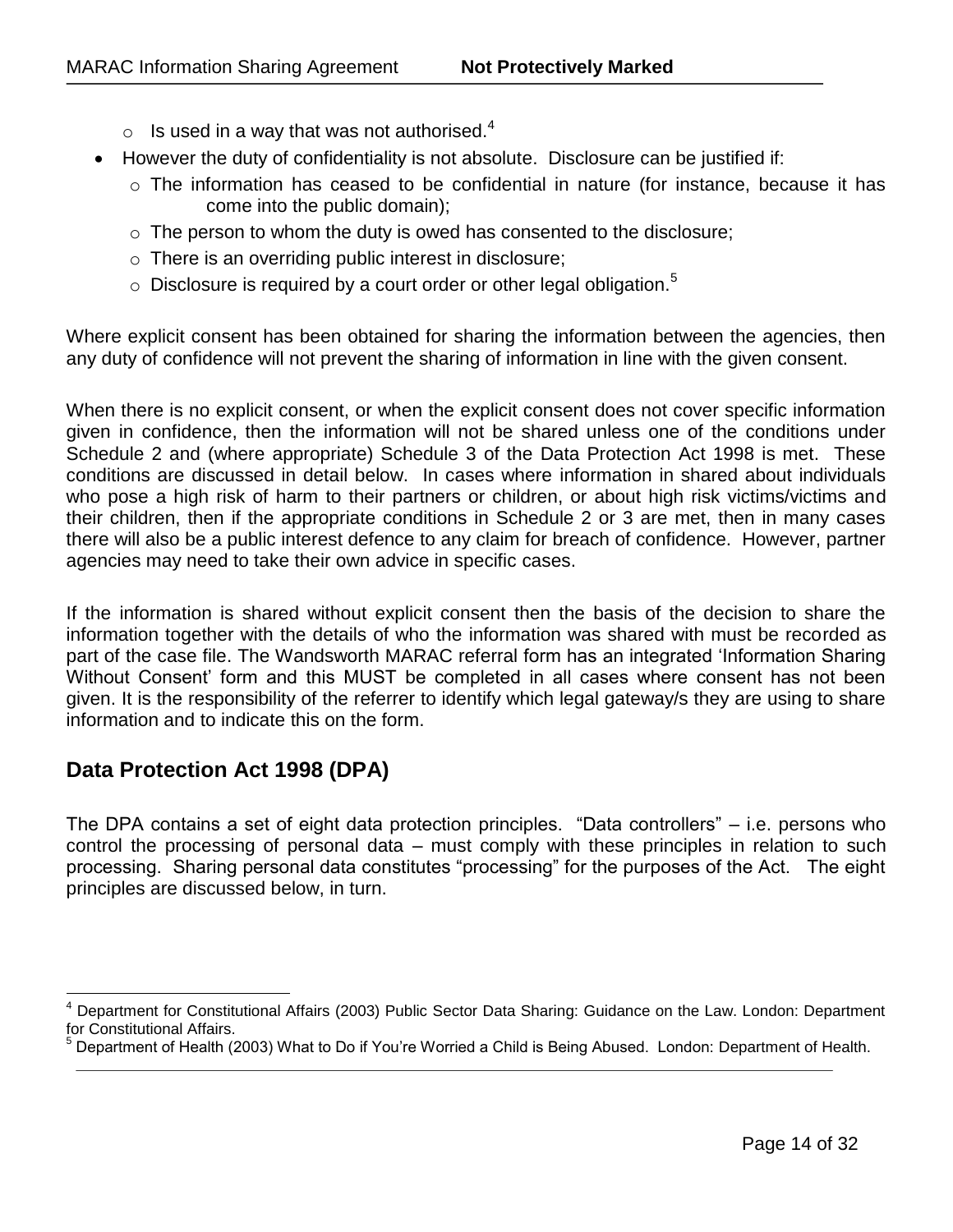## **First Principle**

The first Data Protection principle states that data must be processed *lawfully and fairly*. Further, at least one of the conditions in Schedule 2 to the Act must be satisfied; and in addition where sensitive personal data is processed at least one of the conditions in Schedule 3 must be satisfied.

#### **Lawful processing**

In order for data to be processed lawfully:

- (i) if the data controller is a public authority then it must have an express or implied statutory power, or other legal power, enabling it to act in this way:
- (ii) the processing must not breach HRA 1998; and
- (iii) the processing must not breach the common law duty of confidence.

These issues were discussed above.

#### **Fair Processing**

- a) In most cases the consent of the victim to share her/his personal and sensitive data will be sought. Where consent is sought, the form used to obtain explicit consent for information sharing must clearly indicate how the information given will be processed and will also include a fair processing statement.
- b) Where it is not possible to provide a fair processing notice to the victim before sharing information, partner agencies will ensure that the MARAC representatives are practitioners competent to make a judgment on whether it is nevertheless permissible to share the information, on the basis of the crime prevention exception in Section 29 of DPA 1998.
- c) Consent to share information will not be sought from the alleged perpetrator, in order to protect the safety of the victim, and fair processing information will not usually be provided to alleged perpetrators. Where information about alleged perpetrators has been provided by the perpetrators themselves, and no fair processing information has been provided to them, then a judgment will need to be made on whether it is nevertheless permissible to share the information, on the basis of the crime prevention exception in Section 29 of DPA 1998. Where information about alleged perpetrators has been provided by third parties (e.g. by victims) a judgment will need to be made as to whether it is practicable to provide fair processing information to the alleged perpetrators before sharing that information. If not, then the absence of a fair processing notice does not prevent information sharing from taking place. Partner agencies will need to ensure that MARAC representatives are practitioners competent to make a judgment on these issues.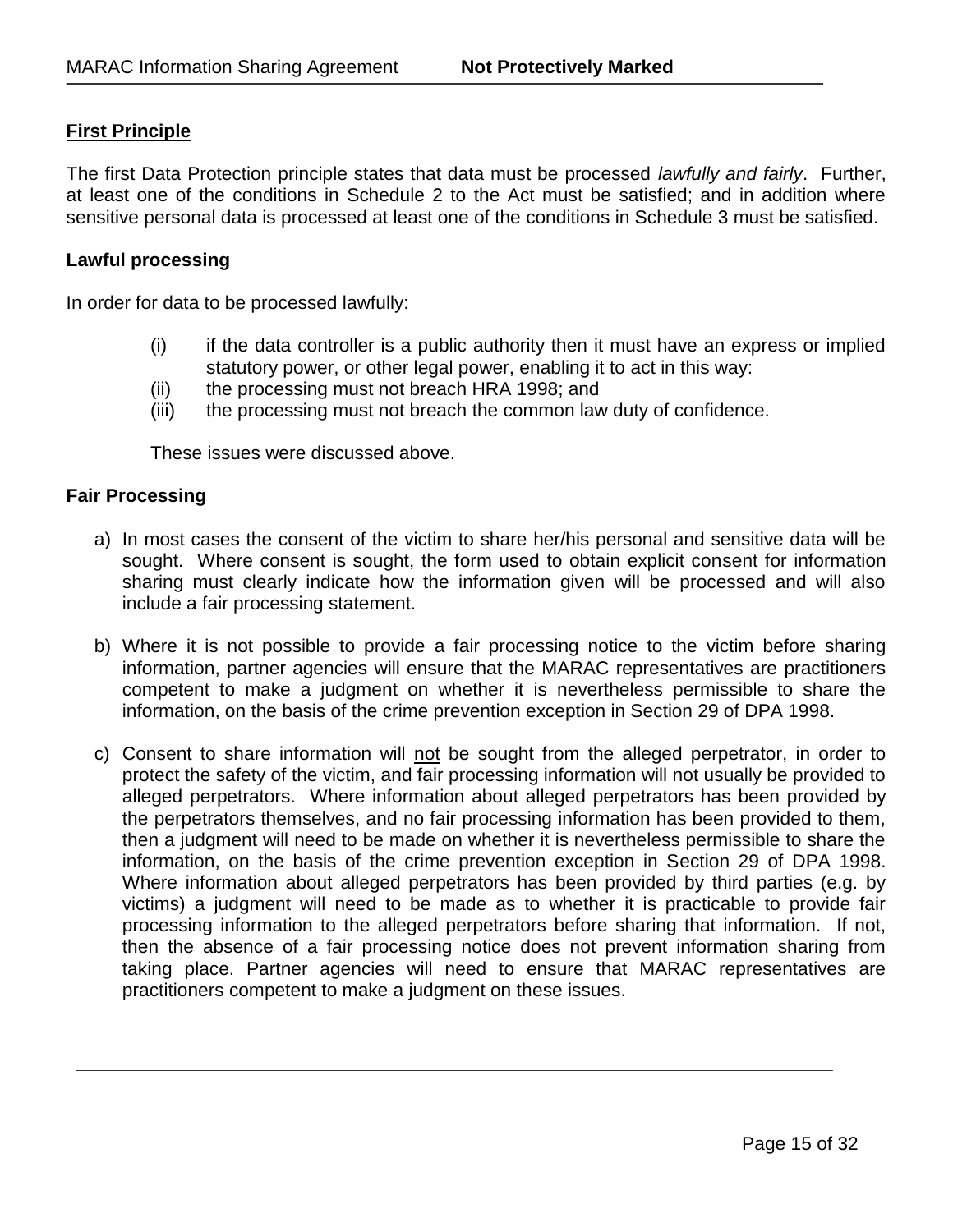d) Partners to the MARAC will put in place internal procedures to ensure that decisions to share personal information about the alleged perpetrator without his/her consent and without service of a fair processing notice will be appropriately recorded for audit purposes. These procedures are outlined in this Agreement in the *Description of Arrangements Including Security Matters*. Where information about the alleged perpetrator is shared, this will be done on a 'need to know' basis only, i.e. the minimum information consistent with the purpose for sharing, will be given.

## **Schedule 2, Data Protection Act 1998**

The sharing of personal data under this agreement will meet Schedule 2 of the Data Protection Act because either the individual will have given explicit consent, or the information will only be shared in order to protect the vital interests of the data subject (Para 4), or the processing is necessary for the administration of justice, or for the exercise of any functions conferred on any person by or under any enactment (Para 5). Consent to share information on the alleged perpetrator will not be sought since to do so would be likely to increase risk to the victim and her/his children.

#### **Schedule 3, Data Protection Act 1998**

The sharing of sensitive personal data under this agreement will meet Schedule 3 of the Data Protection Act because either:

- The data subject has given explicit consent to the processing; or
- The processing is necessary to protect the vital interests of the data subject or another in cases where consent cannot be obtained; or
- The processing is necessary for the administration of justice or for the exercise of any function conferred on any person by or under any enactment; or
- The processing comes within the order<sup>6</sup> made by the Secretary of State in 2000 under paragraph 10 of Schedule 3, in that it is: (a) in the substantial public interest; (b) necessary for the purposes of the prevention or detection of any unlawful act (or failure to act), and (c) must necessarily be carried out without the explicit consent of the data subject so as not to prejudice those (crime prevention/detection) purposes.

#### **Second Principle**

*Personal data shall be obtained only for the specified and lawful purpose set out in this agreement, and shall not be further processed in any manner incompatible with that purpose.* 

Any information shared at the MARAC will be collected for the purpose of this Agreement and will be used only for a purpose compatible with the purpose of this Agreement.

 6 See SI 2000/417, Schedule, paragraph 1.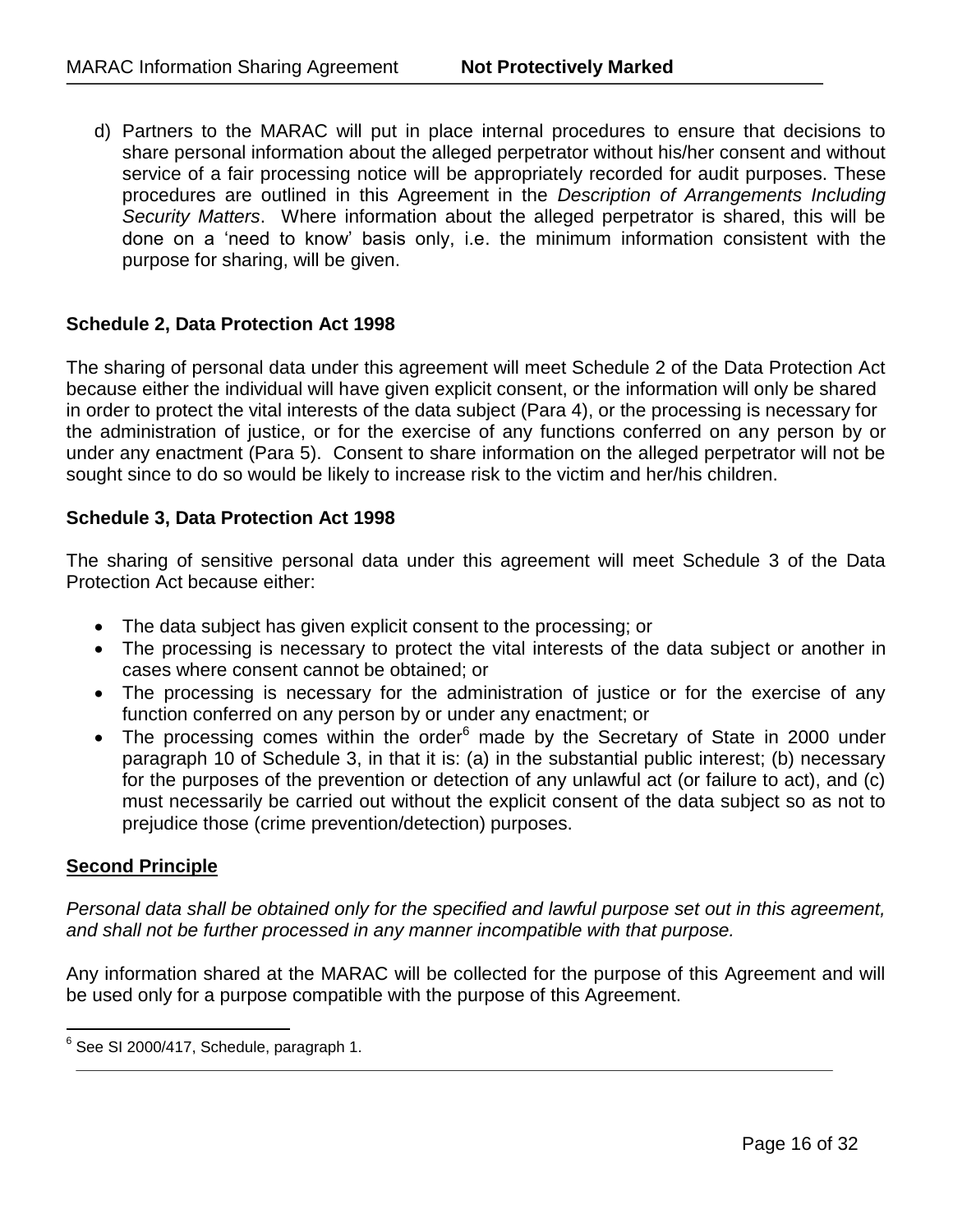# **Third Principle**

*Personal data shall be adequate, relevant and not excessive in relation to the purpose or purposes for which they are processed.*

- a) This agreement covers the sharing of case information on a 'need to know' basis, and therefore only information relevant directly to the specified purpose of this agreement will be shared.
- b) In general, if consent for sharing has been given by the victim, there is no need to undertake a detailed analysis of the exact need of the requestor followed by a subsequent editing of the case file to share only exactly the information required. To do this on each occasion would be impractical.
- c) However, care will be taken to ensure that explicitly confidential information is not shared inappropriately. In particular, victims may give consent to share all information except for some particularly confidential information. In this circumstance there is no consent to share this confidential information and so it should not be shared unless there is a public interest to do so.
- d) If consent for sharing has not been given by or sought from the victim, or if the information pertains to the alleged perpetrator (and therefore consent has not been sought), information should be shared only on a 'need to know' basis where it meets the specific purpose of this Information Sharing Agreement within the terms of the Crime and Disorder Act 1998 and/or the Human Rights Act 1998.

## **Fourth Principle**

*Personal data shall be accurate and, where necessary, kept up to date.*

- a) The information to be shared under this agreement is subject to each agency's normal validation procedures to ensure data quality.
- b) If any partner agency becomes aware of an error in the shared information or a change in the shared information they must notify the other partner agencies of this change as soon as practical to ensure that all agencies' copies of the information remain accurate and up to date.

#### **Fifth Principle**

*Personal data processed for any purpose or purposes shall not be kept for longer than is necessary for that purpose or those purposes.*

a) The co-ordinating agency of the MARAC (Wandsworth Community Safety Unit, Metropolitan Police) will, notwithstanding the fifth data protection principle, keep records of the cases dealt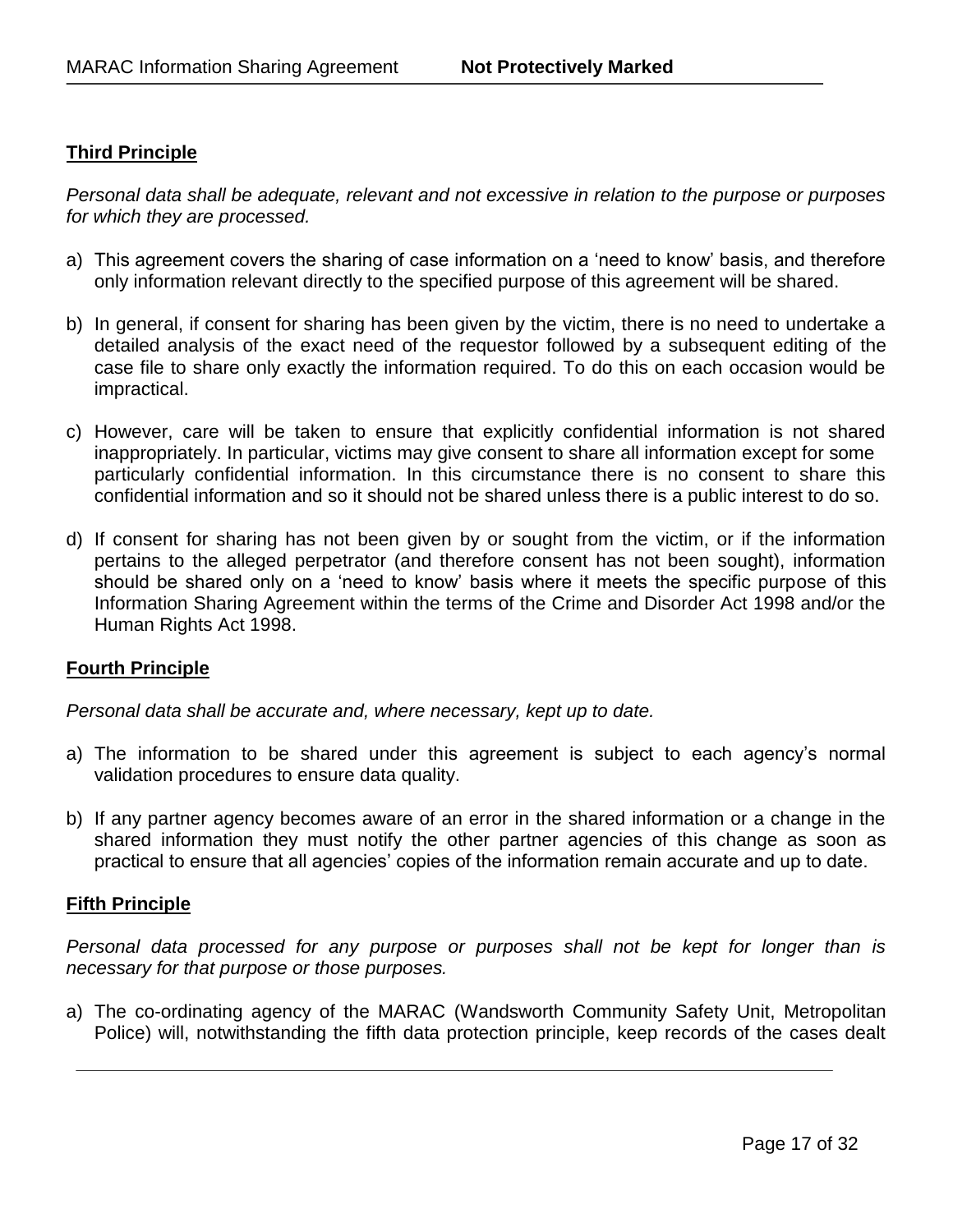with by the MARAC along with any action plans and implementation notes in line with the Management of Police Information (MoPI) standards for the purposes of providing an audit trail. These records will be reviewed every ten years.

b) Records pertaining to each individual agency's involvement with a MARAC case will be held for as long as required by the agency's respective record retention schedule, and then securely destroyed.

## **Sixth Principle**

#### *Personal data shall be processed in accordance with the rights of data subjects under this Act.*

- a) This agreement in no way alters the rights of individuals under the Data Protection Act 1998, the Human Rights Act 1998 or under the common law Duty of Confidentiality. However, partners to this agreement will not routinely divulge information gained for the purposes of this agreement to the alleged perpetrator or his/her agents. Requests for this information will be considered by the MARAC meeting on a case by case basis with consideration being given to the use of the 'crime and taxation exemption' Section 29 of the Data Protection Act 1998. The Information Commissioner has stated that where relying on this exemption, there would need to be a substantial chance, rather than a mere risk, that in the particular case the purposes (here the prevention of crime) would be noticeably damaged by failure to process. The MARAC will document the decision taken and the reasons for the decision to process the data or not.
- b) Partners to this arrangement will respond to any notices from the Information Commissioner that impose requirements to cease or change the way in which data is processed.
- c) Partners will comply with subject access requests in compliance with the relevant legislation.

#### **Seventh Principle**

*Appropriate technical and organisational measures shall be taken against unauthorised or unlawful processing of personal data and against accidental loss or destruction of, or damage to, personal data.*

- a) Information shared at the MARAC meetings will not be taken outside the meeting unless the agency has an active role in the action plan for enhancing the safety of the victim and her/his children or is already providing services to or is involved in ongoing case work in respect of the victim, her/his children and/or the alleged perpetrator.
- b) Personal information provided to the partner agencies of the MARAC prior to the MARAC meeting for the purposes of research will be securely destroyed immediately the partner agency is able to verify that it holds no information on any of the parties named.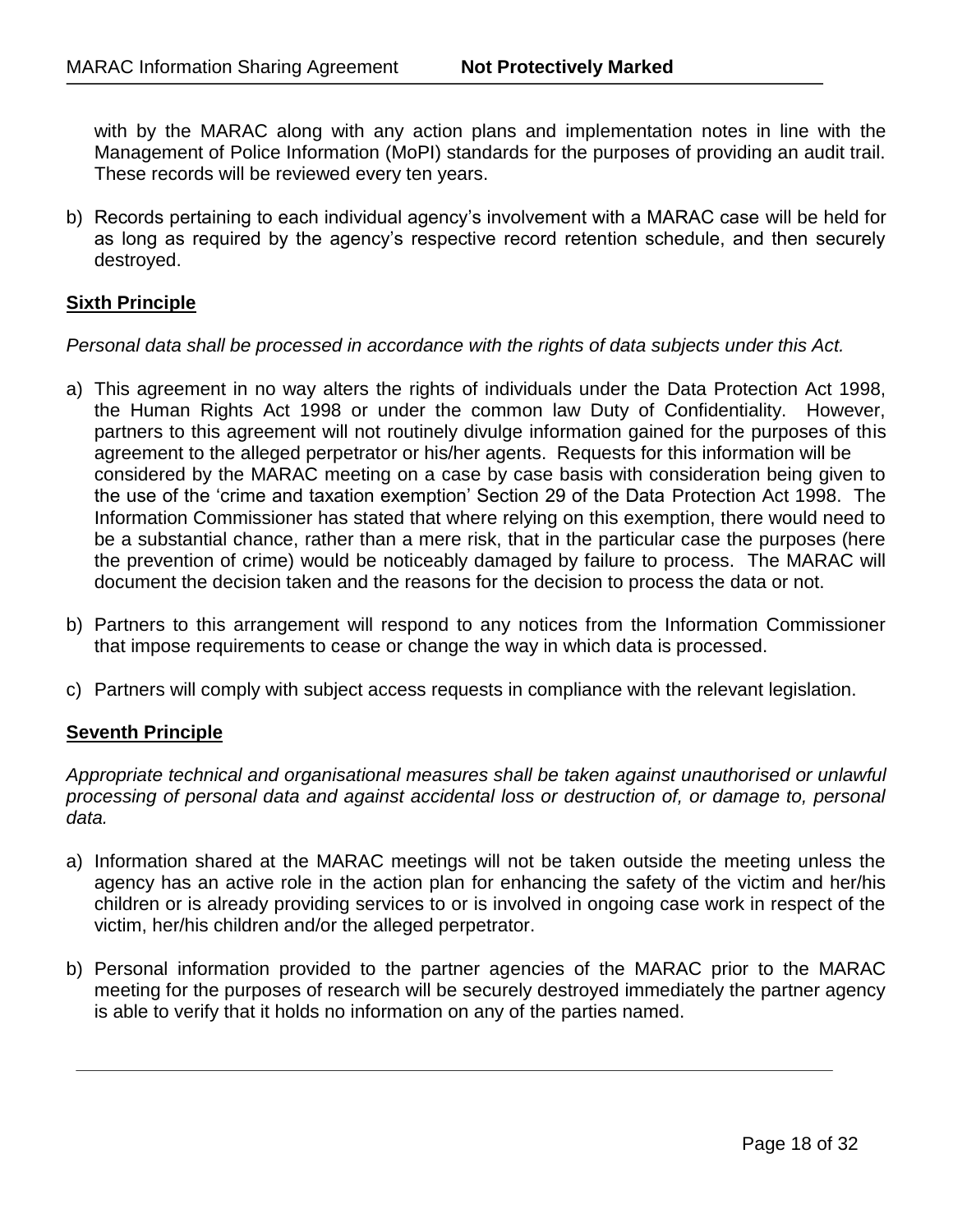- c) As the information being shared under this agreement is only information that is directly relevant to the specific purpose of the agreement, each partner agency with an active role in the action plan for enhancing the safety of the victim and her/his children or who is already providing services to or is involved in ongoing case work in respect of the victim, her/his children and/or the alleged perpetrator will keep a record of that information along with their other records relating to the case.
- d) All information relating to individuals who are receiving services from any of the partner agencies must always be managed securely when held by either agency.
- e) The physical transfer of information between agencies will always be undertaken in a secure manner to ensure that the information is only ever accessible to the individuals within the organisation who 'need to know' the information.

All signatories to this Agreement will keep information securely as set out in the Description of Arrangements Including Security Matters

# **Eighth Principle**

*Personal data shall not be transferred to a country or territory outside the European Economic Area, unless that country or territory ensures an adequate level of protection of the rights and freedoms of data subjects in relation to the processing of personal data.*

a) All of the signatories to this agreement are inside the European Economic Area.

# **Other relevant legal considerations**

The Freedom of Information Act 2000 (FOIA) enables any member of the public to apply for access to information held by bodies across the public sector. The legislation will apply to a wide range of public authorities, local authorities, health trusts, doctors' surgeries and other public organisations.

- The Act provides a general right of access to information held by public authorities in the course of carrying out their public function, subject to certain conditions and exemptions. Alongside other legal protections, the exemptions provide grounds for refusal to provide information. These exemptions would need to be considered where a request was made under the Act by alleged perpetrators for information about victims of domestic violence.
- Sections 22-44 of FOIA contain the exemptions, which include:
	- o Information held in relation to the investigation, prevention, detection or prosecution of a crime, or the apprehension of offenders, or the administration of justice.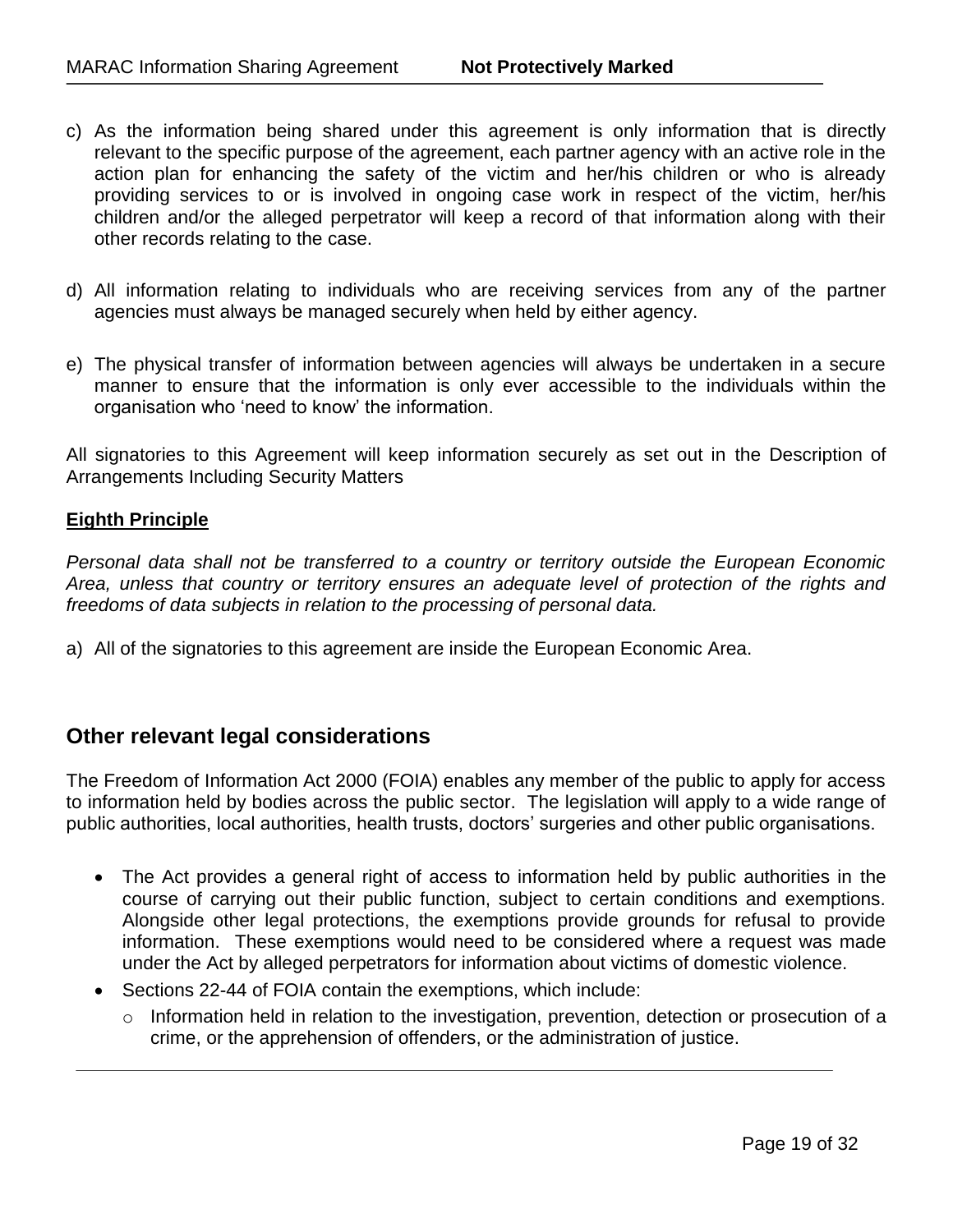- o Information held as court documentation.
- $\circ$  Information that constitutes personal data, in cases where disclosure would breach any of the data protection principles.
- $\circ$  Information the disclosure of which would constitute a breach of confidence.
- o Information for which legal professional privilege exists.

Some of these exemptions are absolute. Others are subject to a public interest test, requiring consideration of whether the public interest in maintaining the exemption outweighs the public interest in disclosure.

# **4. DISCLOSURE INTO COURT PROCEEDINGS**

The Family Justice Council and CAADA have recently developed and published guidance on the disclosure of information into court proceedings *(Working Party of the Family Justice Council, December 2011).* This guidance states that

- $\triangleright$  The MARAC is not a legal entity and, therefore, the original supplying agency retains ownership of the information.
- $\triangleright$  MARAC's should only be required to supply information to the court by way of a court order.
- $\triangleright$  Any requests for information must be informed requests setting out the nature of the information sought.

Requests for disclosure should be made in good time to the MARAC chair who, if necessary, should raise any formal objection to disclosure. If no objection is raised the chair should identify which documents are held; if the information held was supplied by a partner agency, the court should be invited to request the information direct from that agency. This will apply to statutory and voluntary agencies.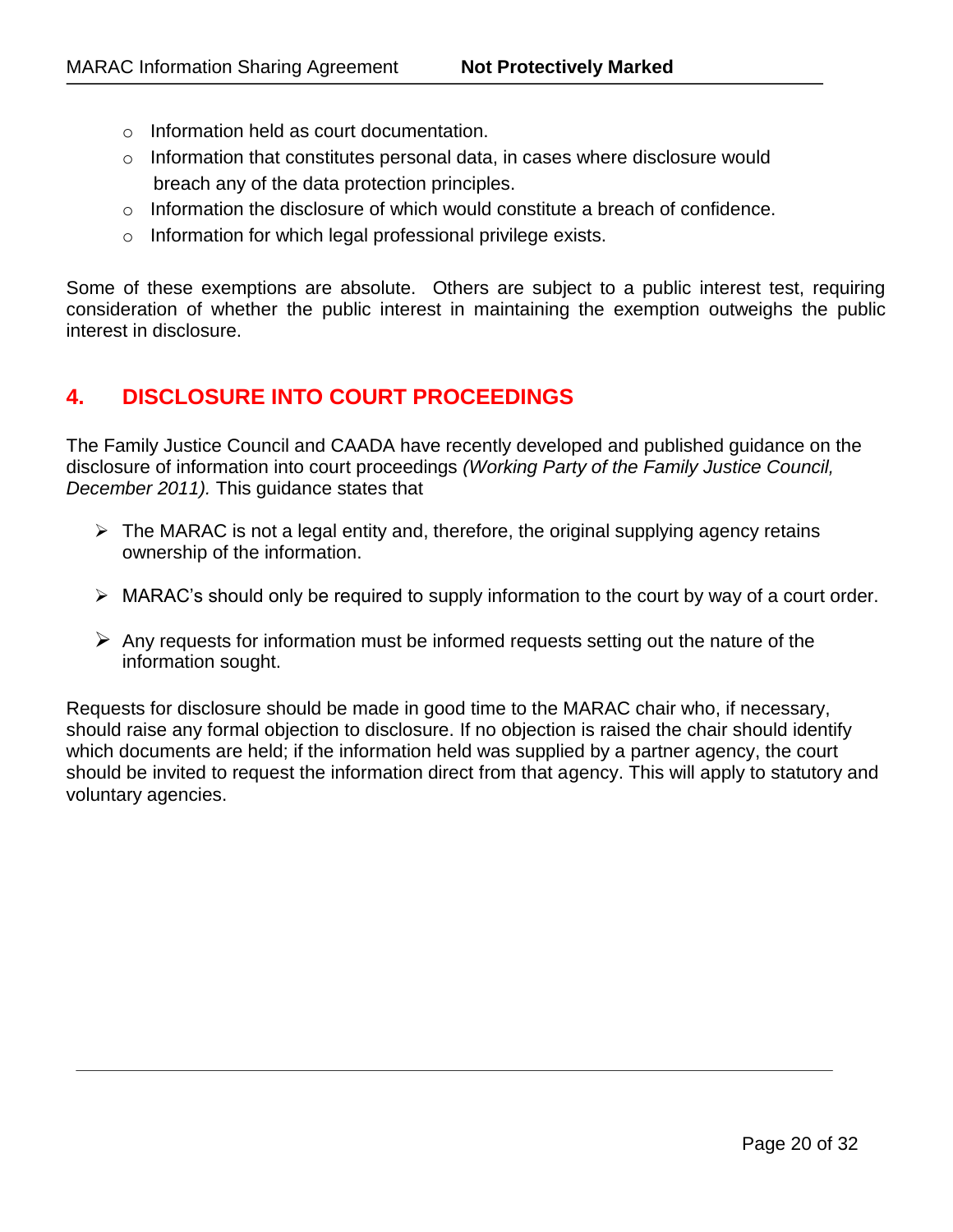# **5. DESCRIPTION OF ARRANGEMENTS INCLUDING SECURITY MATTERS**

# **How the information will be processed**

The information to be shared comprises contact information and personal and sensitive data held by various agencies on individuals who pose a high risk of harm to their partners or children, and personal and sensitive information pertaining to high risk victims/victims and their children, which will assist the MARAC to put in place safety measures to reduce/manage the risk posed.

The MARAC group will convene every four weeks to discuss high-risk cases and share information about the parties involved to allow action to be taken to manage the risk posed to the victim/victim and children, if present.

Currently the information will be shared between designated and named representatives from those agencies specified on page 4 of this agreement, and with other agencies identified as relevant by the MARAC Co-ordinator on a case-by-case basis including community based and voluntary perpetrator programmes, local drug and alcohol services, child and family support organisations.

At the start of each MARAC the Chair will read out the confidentially agreement that information discussed within the ambit of the meeting is strictly confidential and must not be disclosed to a third party without the agreement of the partners of the meeting. An attendance form, detailing this requirement and the purpose of the meeting, will be signed by all attendees confirming they agree to abide by these principles. All partners will ensure that their representatives in attendance will have been vetted to Criminal Records Bureau standard. Normally, in order to satisfy the Metropolitan Police Service protective marking security standards, further vetting of partner agencies' staff would be required. However, an exemption from further vetting is claimed under this agreement since all MARAC partners have a genuine "need to know".

Each domestic crime/incident recorded by the police is subjected to a risk assessment, firstly utilising the DASH model and, in medium and high risk cases, completion of a Part 2 Risk Assessment. A detective sergeant will supervise all risk assessments. Those identified, as being at high risk will be referred to the police MARAC co-ordinator for further referral to the Independent Domestic Violence Advocacy Service and MARAC. As agreed by the Wandsworth Borough MARAC Steering Group, referrals will be circulated to MARAC partners as and when they are received. The agenda will then be circulated to the MARAC group attendees eight days prior to the meeting to enable them to collate the information that they hold on the nominated parties that may assist in safety planning and risk management.

Other members of the MARAC group will also have the facility to refer high risk victims to the MARAC by use of the local bespoke referral form (compiled individually by each MARAC). All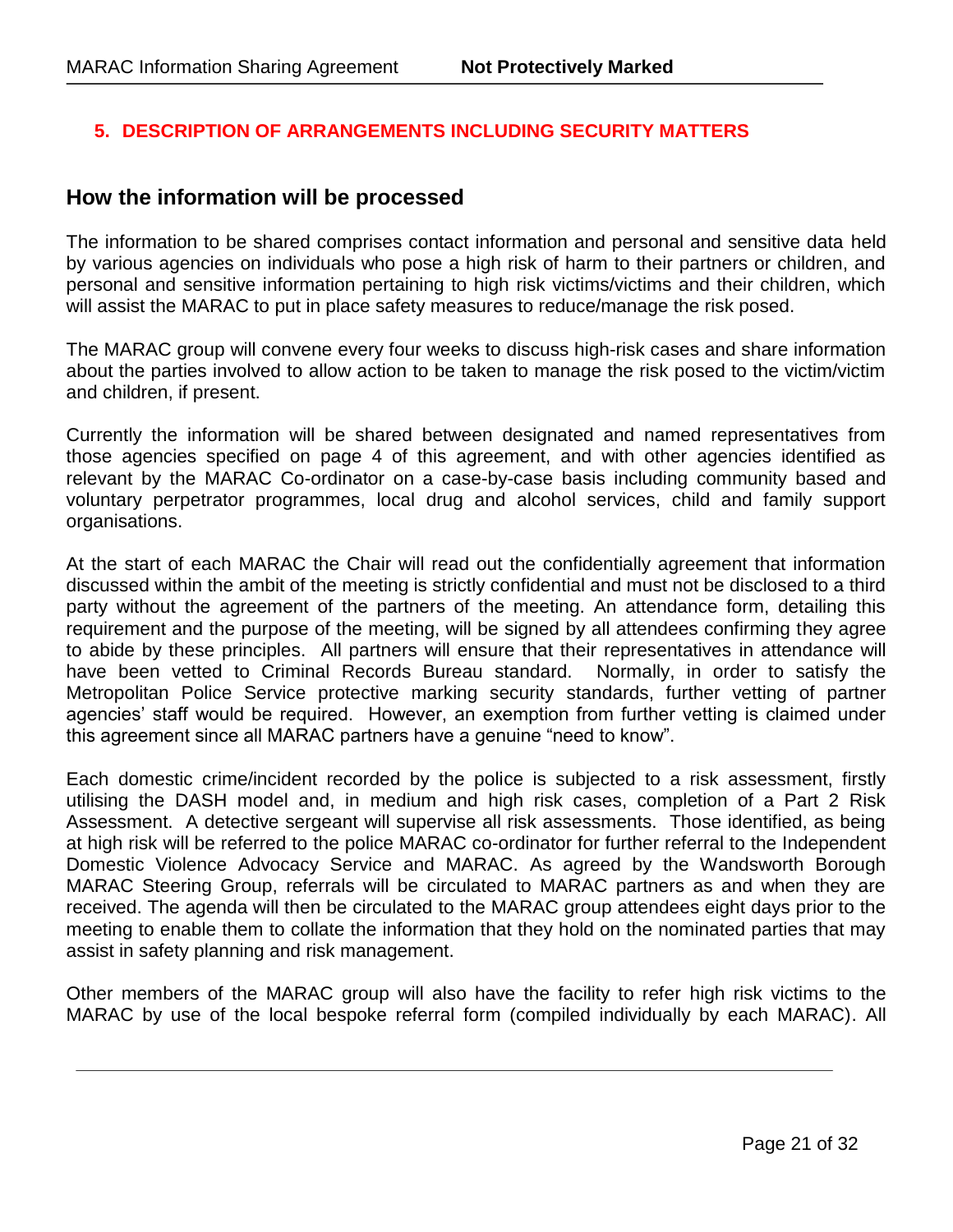referrals from partner agencies will be submitted to the MARAC via the agency's MARAC representative.

On receipt of such a referral the MARAC co-ordinator will add the details of the persons involved to the MARAC agenda and request other agencies to ascertain if they know the parties. All attendees will then be in a position to discuss the individuals and contribute to the safety planning.

The source of police information will be from a number of databases including: Police National Computer, CRIS, CrimInt, Merlin, 124D (domestic violence notebook) and Part 2 Risk Assessments. The information provided will be sufficient for partner agencies to interrogate their indices to establish if the parties are known to them, thus enabling them to provide further information to the MARAC group in order to provide a holistic view to the threat posed to the victim(s).

The MARAC co-ordinator will keep detailed records of all requests for information, detailing the agency requesting the information, the reason and necessity for the request, and the information provided. Where it has been decided that the release of the information is not appropriate this fact will also be recorded detailing the rationale for the refusal.

The MARAC Co-ordinator will retain all documentation relating to cases discussed which has informed the decisions taken by the MARAC in order to draw up the Action Plan for victims. The information retained will be subject to the Security arrangements set out in this Agreement and will provide an audit trail for decisions taken by the MARAC. Information not relevant to the MARAC will be securely destroyed.

Each agency will have a minimum of two contacts through whom the information and requests will be directed. Where the instance arises that no approved contact is available and information is being requested by another party, the MARAC co-ordinator will ascertain the necessity for providing this information and if there is a basis in law to do so. Where a basis in law exists the information will be conveyed to the third party and a record maintained of the transaction. The nominated persons for that organisation will also be made aware of the request and asked to review their list of nominated person to ensure sufficient cover is provided to facilitate the sharing of information in line with this protocol.

# **Training & Awareness**

A programme of training and awareness will be developed and delivered to all MARAC participants to ensure they understand the protocols and procedures agreed. Various sources for training are available, ie CAADA, MARAC Chair's forums, CSU DI's conferences, etc and over time each MARAC will need to determine its own requirement for continuation training. Training should comprise elements of the following:

Understanding risk in the context of domestic violence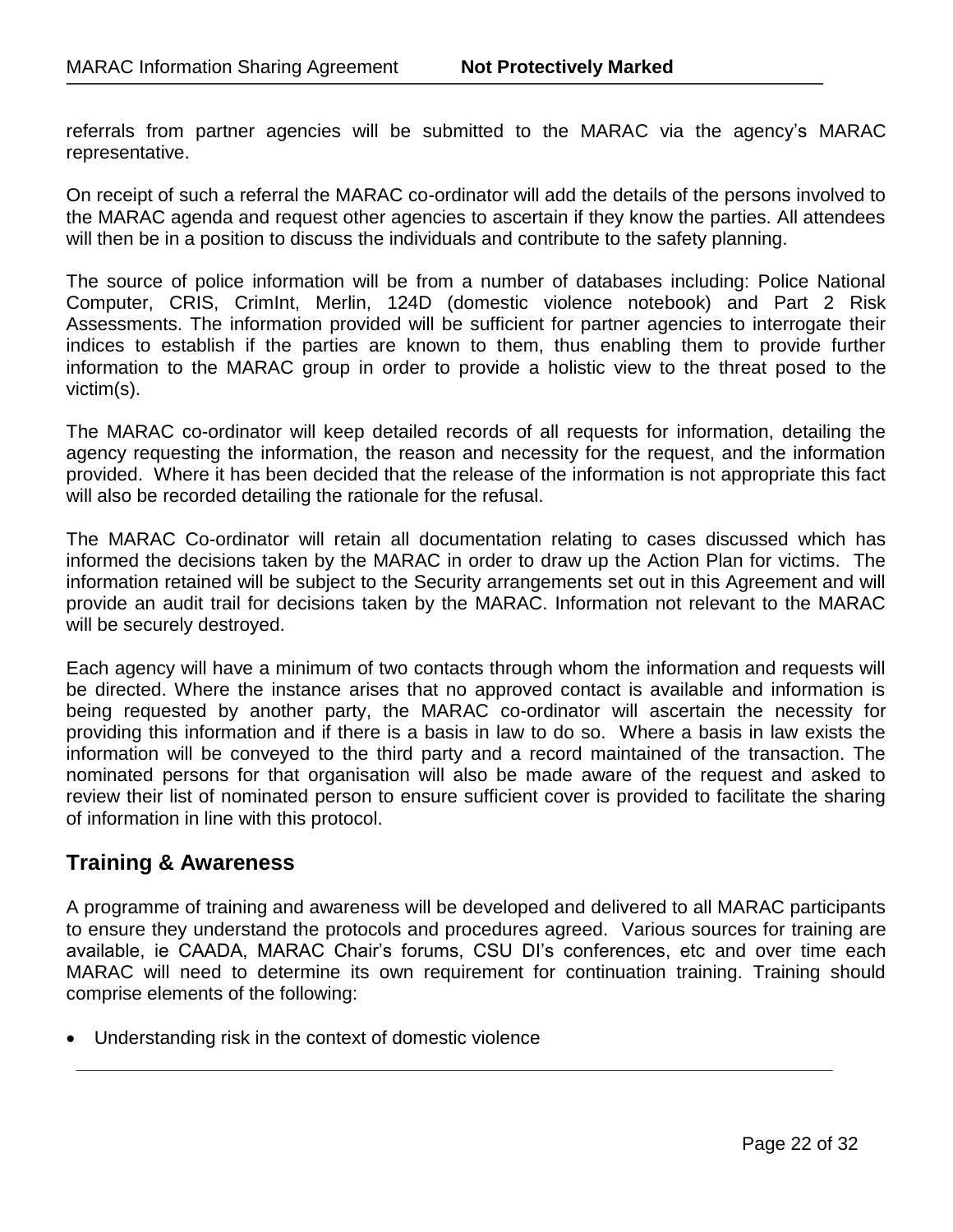- The role of the MARAC in reducing risk to victims of domestic violence
- Working in partnership agencies' roles and responsibilities
- Case studies routes to and through the MARAC
- Managing information legally and safely why, when and how to share and store information

A copy of the information sharing agreement will be posted on the Metropolitan Police Service internet site and partners will be encouraged to do the same.

# **Security**

Information will be shared via a secure email using the Government Secure Community (GSC) or CJSM service. Where the need to print off hard copies exists, there will be a minimum security requirement for all agencies to store the said information within a lockable cabinet within a room with a door that is locked and secured when the premises is vacant. Once paper copies have fulfilled their use they must be disposed of as confidential waste by shredding or other secure means. The Metropolitan Police Service will retain and review the material it has accumulated in line with Metropolitan Police Service procedures. Partner agencies will be encouraged to adopt a similar system.

Partners will have their own procedures for disposal of redundant electronic data.

Hard copies of information brought to the MARAC will be left in the meeting room. The MARAC will determine which documentation should be retained by the MARAC Co-ordinator in order to provide an audit trail for the decisions taken by the MARAC in respect of the Action Plan for victims. Any other material will be disposed of securely by the MARAC Co-ordinator immediately after the meeting.

Any security breaches will be reported to the Community Safety Unit (CSU) Detective Inspector, who will be responsible for disclosure to the MARAC Co-ordinator if non MPS staff fulfil that role. All agencies must have internal disciplinary policies in place for dealing with security breaches. Additionally, any security incidents or newly identified vulnerabilities will be reported to the CSU Detective Inspector and MARAC Co-ordinator. All parties to this agreement are aware that in extreme circumstances, non-compliance with the terms of this agreement may result in the agreement being suspended or terminated.

It is the responsibility of each signatory to the agreement to ensure that their staff and any individual having access to information produced as a result of the MARAC receive sufficient training to enable them to handle such information and have been vetted to a satisfactory standard.

The Metropolitan Police Service will retain all documentation relating to the MARAC for a minimum of ten years. The information will then be reviewed and a decision taken by the Community Safety Unit Detective Inspector as to whether the material should continue to be retained.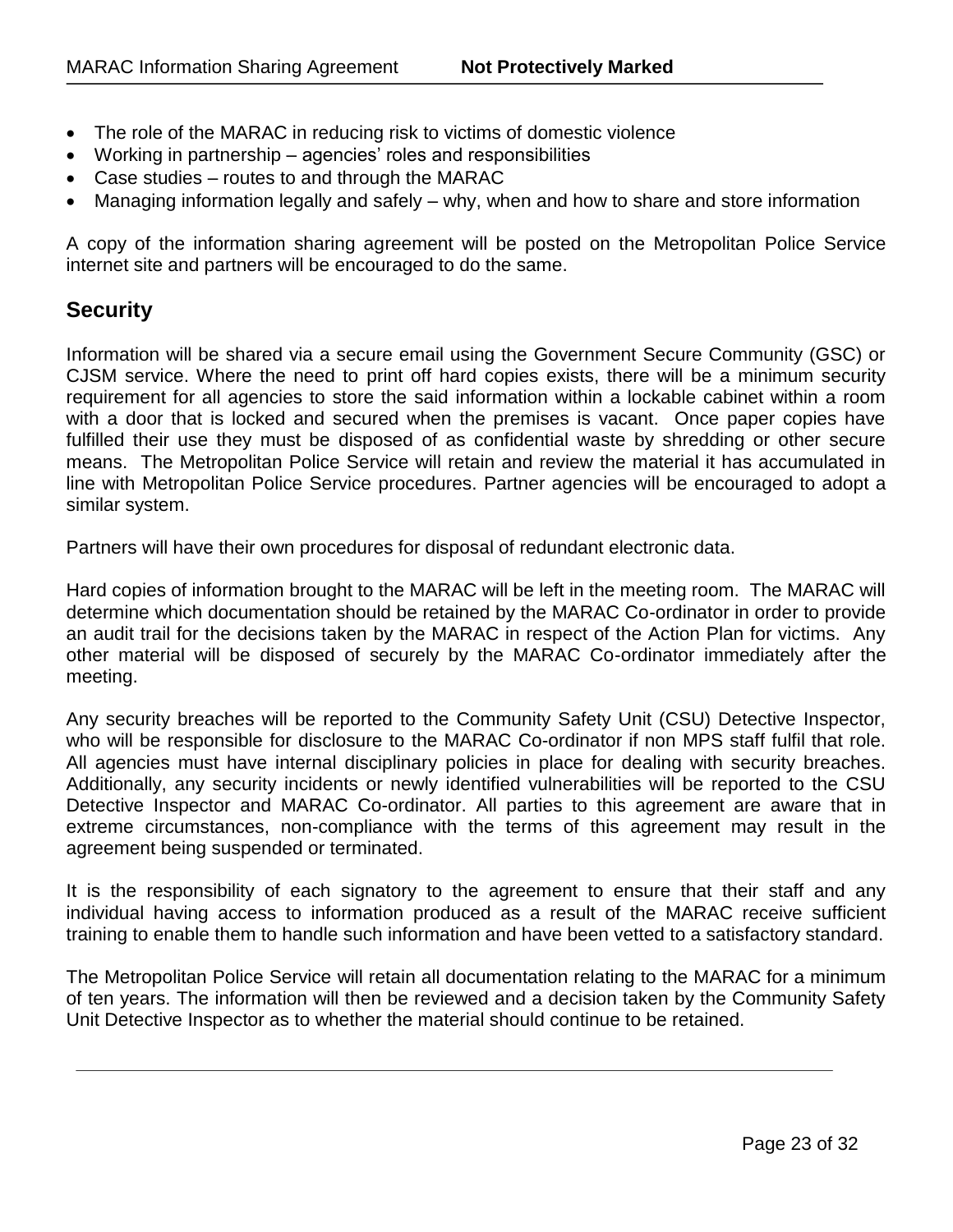The MARAC chair will also periodically remind partner agencies at the MARAC meeting to ensure that their email accounts are being managed effectively, and seek assurances from the Team leaders that this is being done.

Particular care MUST be taken when agencies are disposing of old hard drives that have been used to store information relating to the MARAC. A suitably approved device must be used to wipe the memory clear or the hard drive must be physically destroyed to prevent third parties gaining access to this sensitive information.

# **Review**

This document will be reviewed on a 12 monthly basis. The review will enable any amendments to be made and allow for additional signatories to be added should they be identified.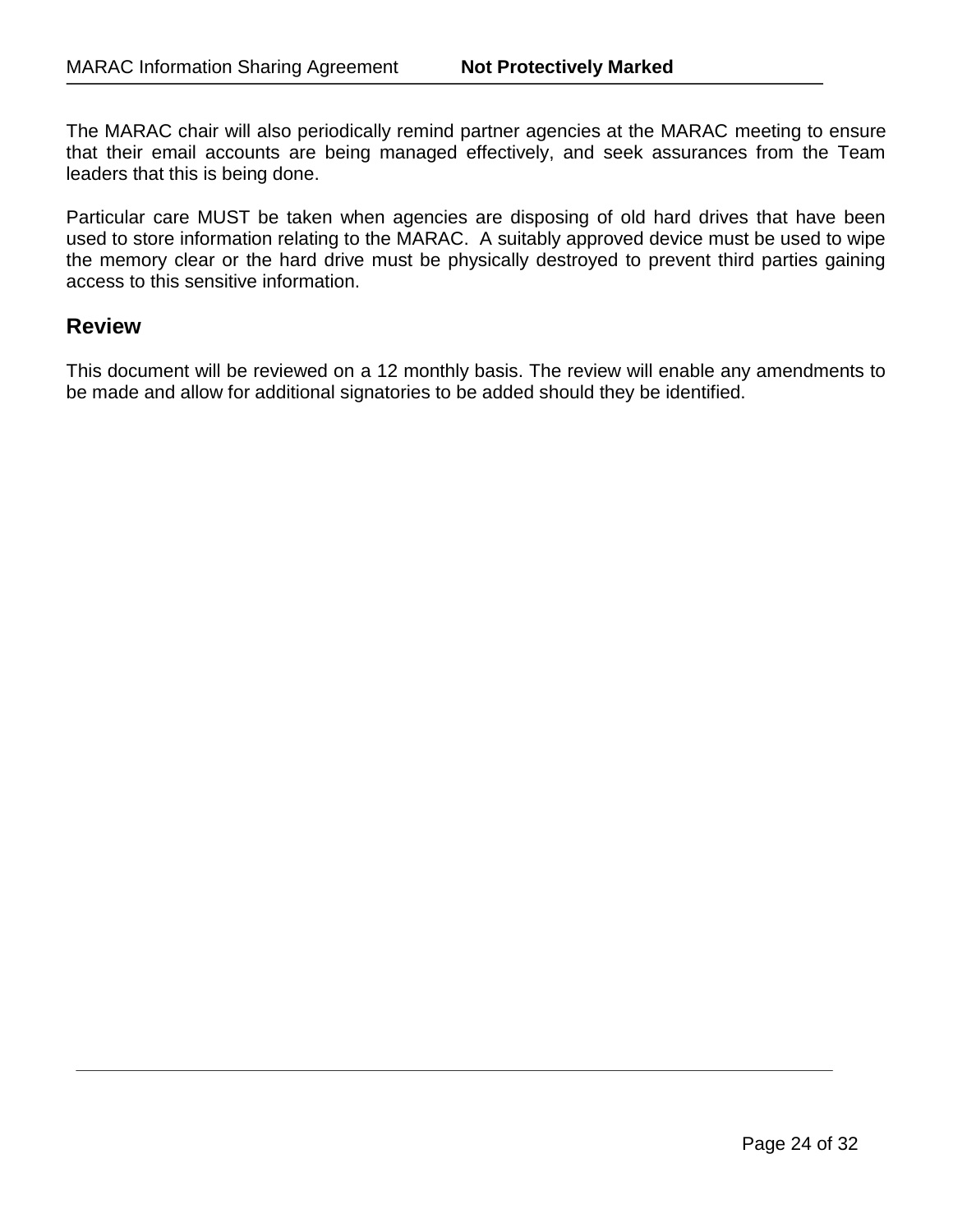# **6. AGREEMENT**

The agencies signing this agreement accept that the procedures laid down in this document provide a secure framework for the sharing of information between their agencies in a manner compliant with their statutory and professional responsibilities.

As such they undertake to:

- Implement and adhere to the procedures and structures set out in this agreement.
- Ensure that where these procedures are complied with, then no restriction will be placed on the sharing of information other than those specified within this agreement.
- Engage in a review of this agreement with partners at least annually.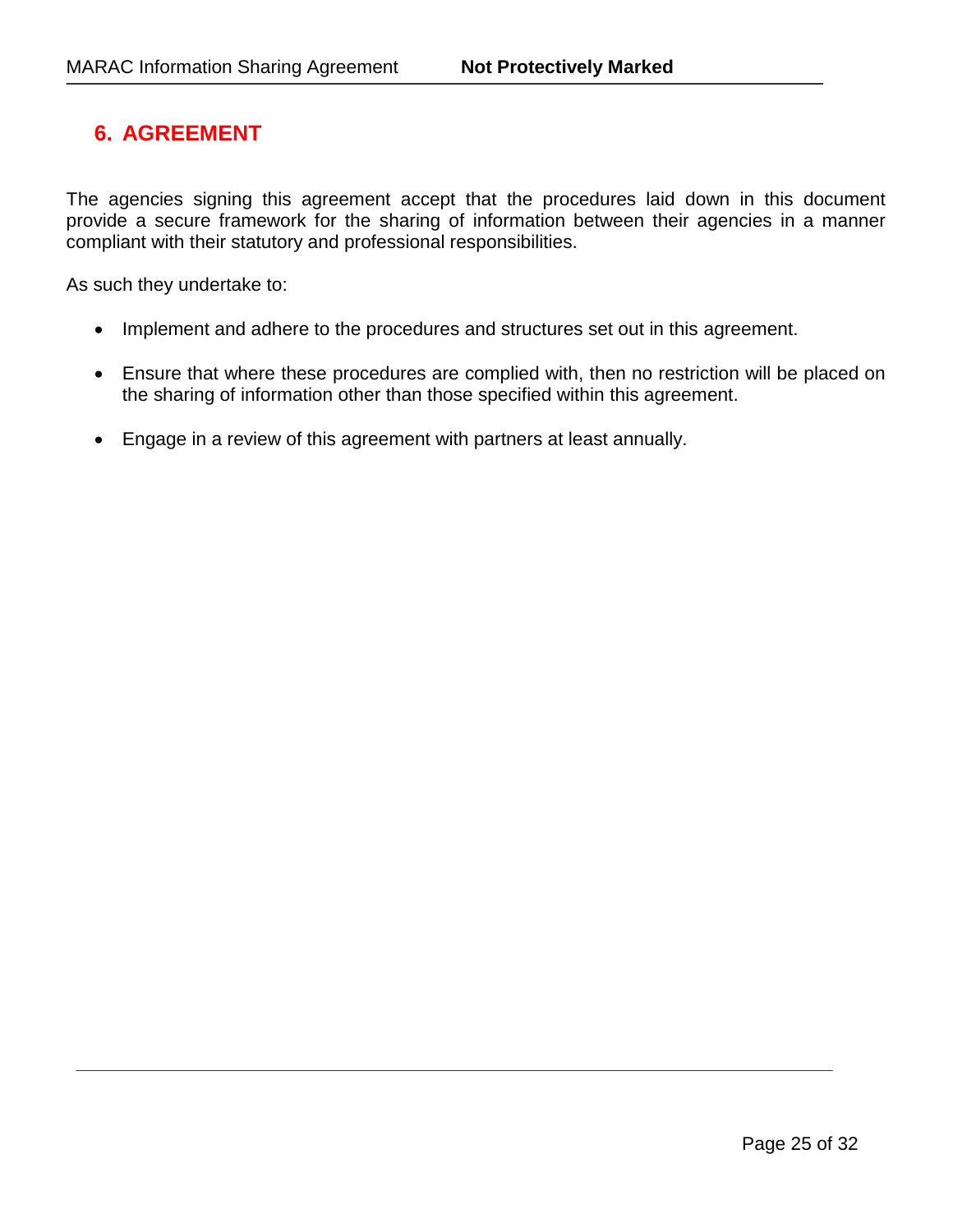# **We the undersigned agree that each agency/organisation that we represent will adopt and adhere to this information sharing agreement:**

| <b>Agency</b> | <b>Post Held</b> | <b>Name</b> | Signature | <b>Date</b> |
|---------------|------------------|-------------|-----------|-------------|
|               |                  |             |           |             |
|               |                  |             |           |             |
|               |                  |             |           |             |
|               |                  |             |           |             |
|               |                  |             |           |             |
|               |                  |             |           |             |
|               |                  |             |           |             |
|               |                  |             |           |             |
|               |                  |             |           |             |
|               |                  |             |           |             |
|               |                  |             |           |             |
|               |                  |             |           |             |
|               |                  |             |           |             |
|               |                  |             |           |             |
|               |                  |             |           |             |
|               |                  |             |           |             |
|               |                  |             |           |             |
|               |                  |             |           |             |
|               |                  |             |           |             |
|               |                  |             |           |             |
|               |                  |             |           |             |
|               |                  |             |           |             |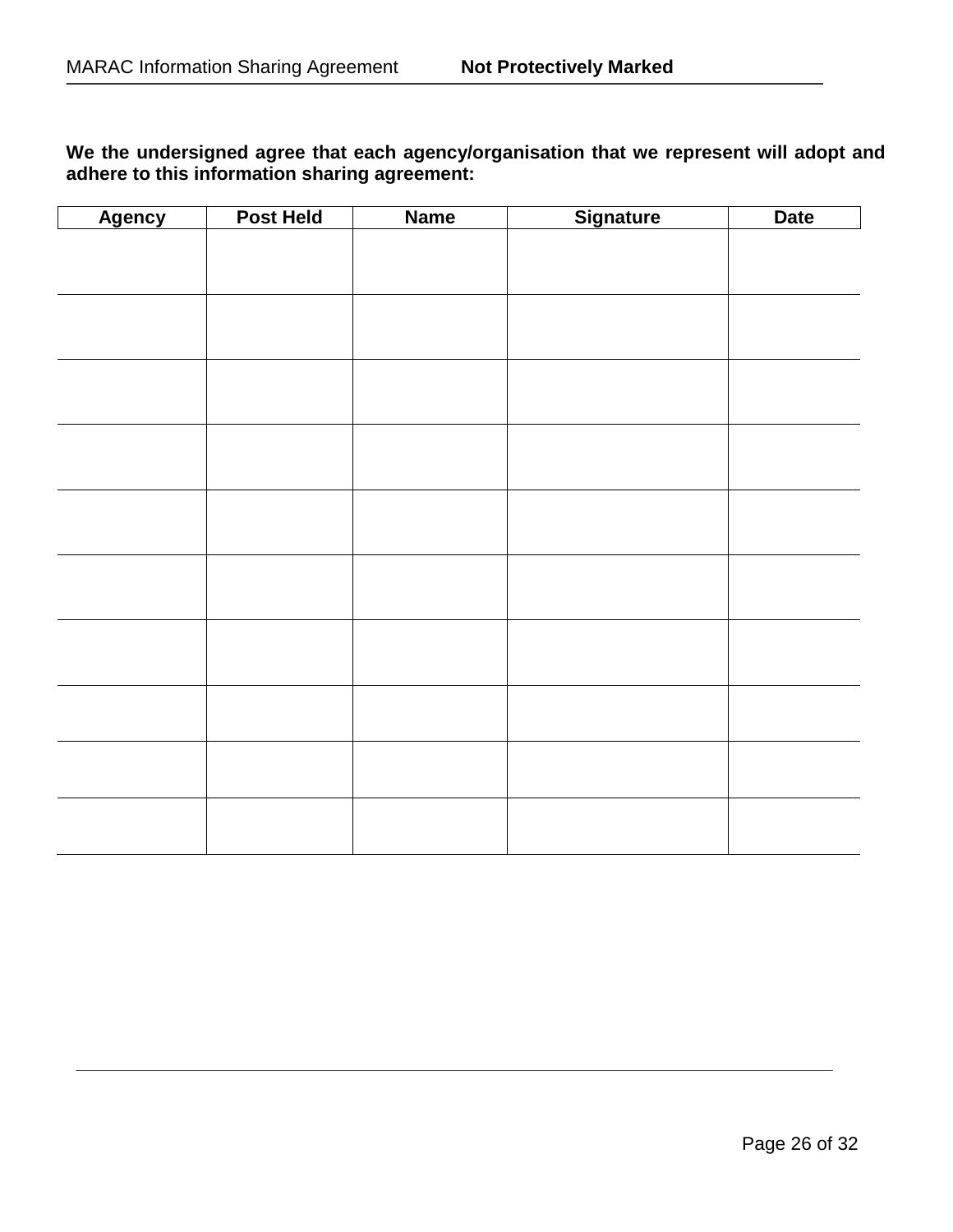# **7. APPENDICES**

#### **Appendix 1: References**

### **Home Office report 30**

This report makes reference to the Home Office Development and Practice Report, Number 30, titled *"Safety and justice: sharing personal information in the context of domestic violence – an overview"* (2004), ISBN 1 84473 241 X

Home Office Development and Practice Reports are produced by the Research, Development and Statistics Directorate.

For further copies contact: Communication Development Unit Room 264, Home Office, 50 Queen Anne's Gate, London SW1H 9AT.

Tel: 020 7273 2084 Fax: 020 7222 0211 <http://www.homeoffice.gov.uk/rds>

#### **Metropolitan Police Secure Email Guidance**

Guidance: Options for use of secure email in support of purpose specific Information Sharing **Agreements** Version 2.0; 25 December 2006 Information Sharing Support Unit (ISSU) DoI 2(3) Public Access Office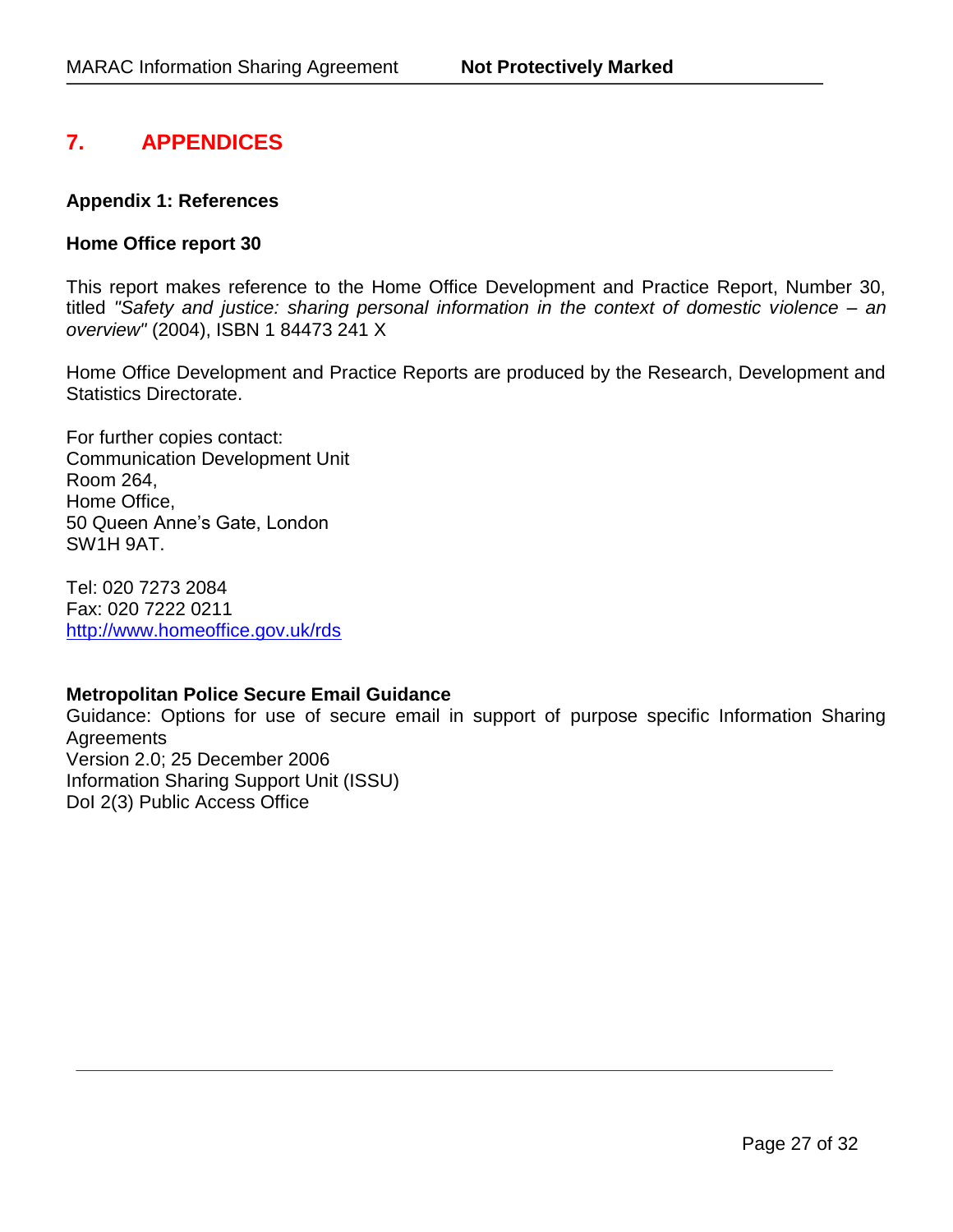# **Appendix 2: Confidentiality Statement**

This is the confidentiality statement read out and signed at the beginning of each meeting

#### Wandsworth MARAC Confidentiality Statement

Date:

The chair of the meeting reminds all concerned of the protocols within the agreed MARAC Information Sharing Agreement. Information discussed by the agency representative, within the ambit of this meeting, is strictly confidential and must not be disclosed to third parties who have not signed the Information Sharing Agreement without the consent of the partners at the meeting. Information should focus on domestic violence and child protection concerns and a clear distinction should be made between fact and opinion. All agencies should ensure that the minutes are retained in a confidential and appropriately restricted manner.

These minutes will aim to reflect that all individuals who are discussed at these meetings should be treated fairly, with respect and without improper discrimination. All work undertaken at the meetings will be informed by a commitment to equal opportunities and effective practice issues in relation to race, gender, sexuality and disability.

The purpose of the meeting is as follows:

 $\Rightarrow$  To share information to increase the safety, health and wellbeing of victims - adults and their children.

 $\Rightarrow$  To determine whether the perpetrator poses a significant risk to any particular individual or to the general community.

 $\Rightarrow$  To jointly construct and implement a risk management plan that provides professional support to all those at risk and that reduces the risk of harm.

- $\Rightarrow$  To reduce repeat victimisation.
- $\Rightarrow$  To improve agency accountability.
- $\Rightarrow$  To improve support for staff involved in high risk DV cases.

The responsibility to take appropriate actions rests with the individual agencies; it is not transferred to the MARAC. The role of the MARCA is to facilitate, monitor and evaluate effective information sharing to enable appropriate actions to be taken to increase public safety.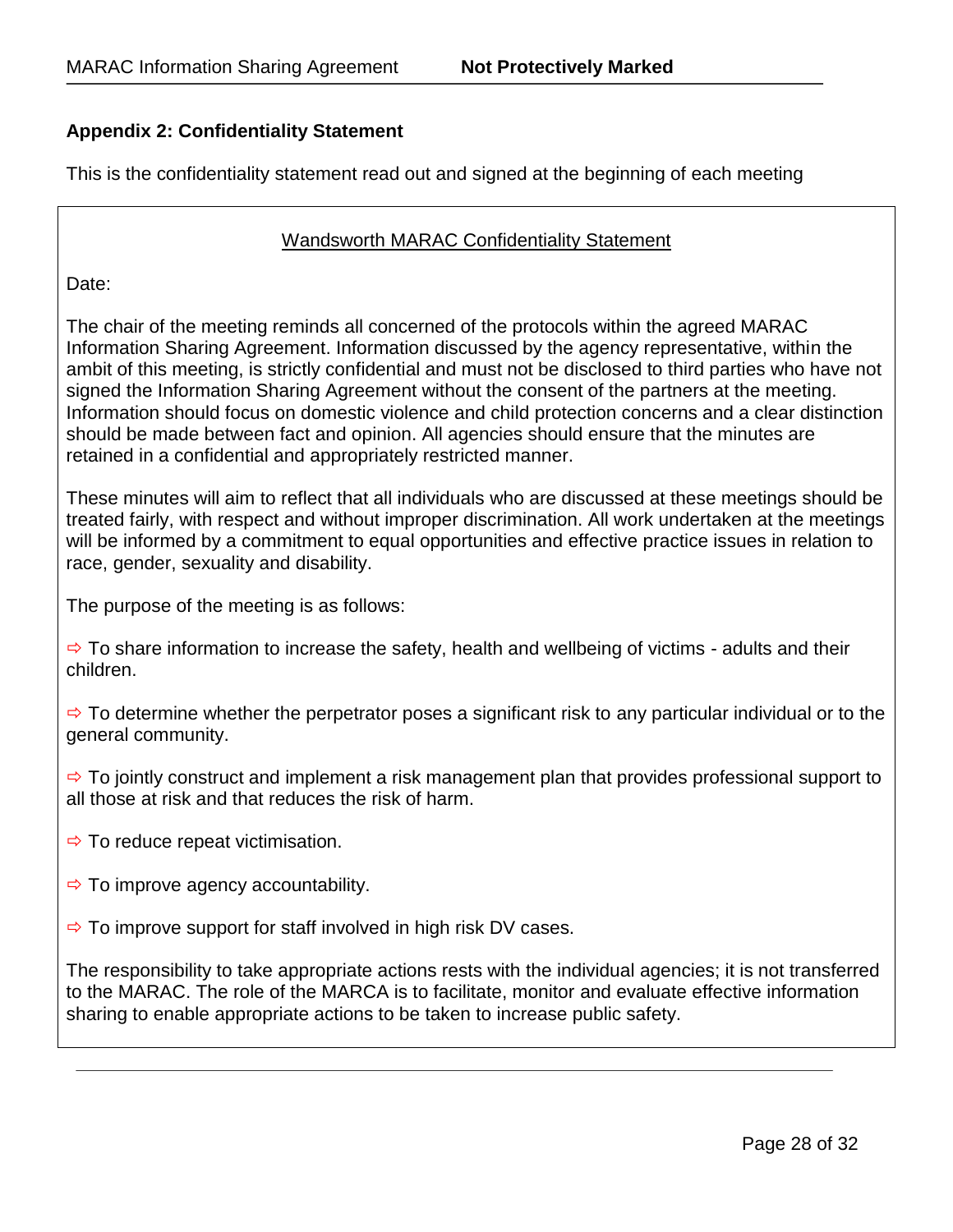# **Appendix 3: Metropolitan Police Secure Email Guidance (version 1.0)**

## **1. INTRODUCTION**

## **1.1 GLOSSARY**

These guidelines relate to various email systems and processes and the following is a glossary of the terms that are used:

- **Secure email**  Any email solution that provides for the appropriate level of security (as accredited by the MPS Information Management and Security Section), for the transmission of information valued as RESTRICTED under the Protective Marking System (PMS).
- **BOCU** Borough Operational Command Unit
- **CJIT** Criminal Justice Information Technology
- **CJX** Criminal Justice Extranet
- **CJSM** Criminal Justice Secure email
- **GSC Government Secure Community**
- **GSI Government Secure Intranet**
- **GSX** Government Secure Extranet
- **NHS.NET** National Health Service Secure Extranet
- **PMS** Protective Marking System
- **PNN** Police National Network

## **1.2 BACKGROUND**

The operational necessity for secure email links between the MPS and its key partners outside the service is apparent now and will increase. To support MPS staff in carrying out those policing duties that would be made more effective by secure email communications with partners for the transmission of **RESTRICTED** information; several approved options to achieve this have now been identified.

Please note that information valued as **NOT PROTECTIVELY MARKED** may be sent using normal email. Also, none of the options within this guidance is suitable for the transmission of information valued as **CONFIDENTIAL**. Few options exist for sending Confidential material but if necessary, further advice and clarification can be obtained by contacting the MPS Information Security Assurance Unit.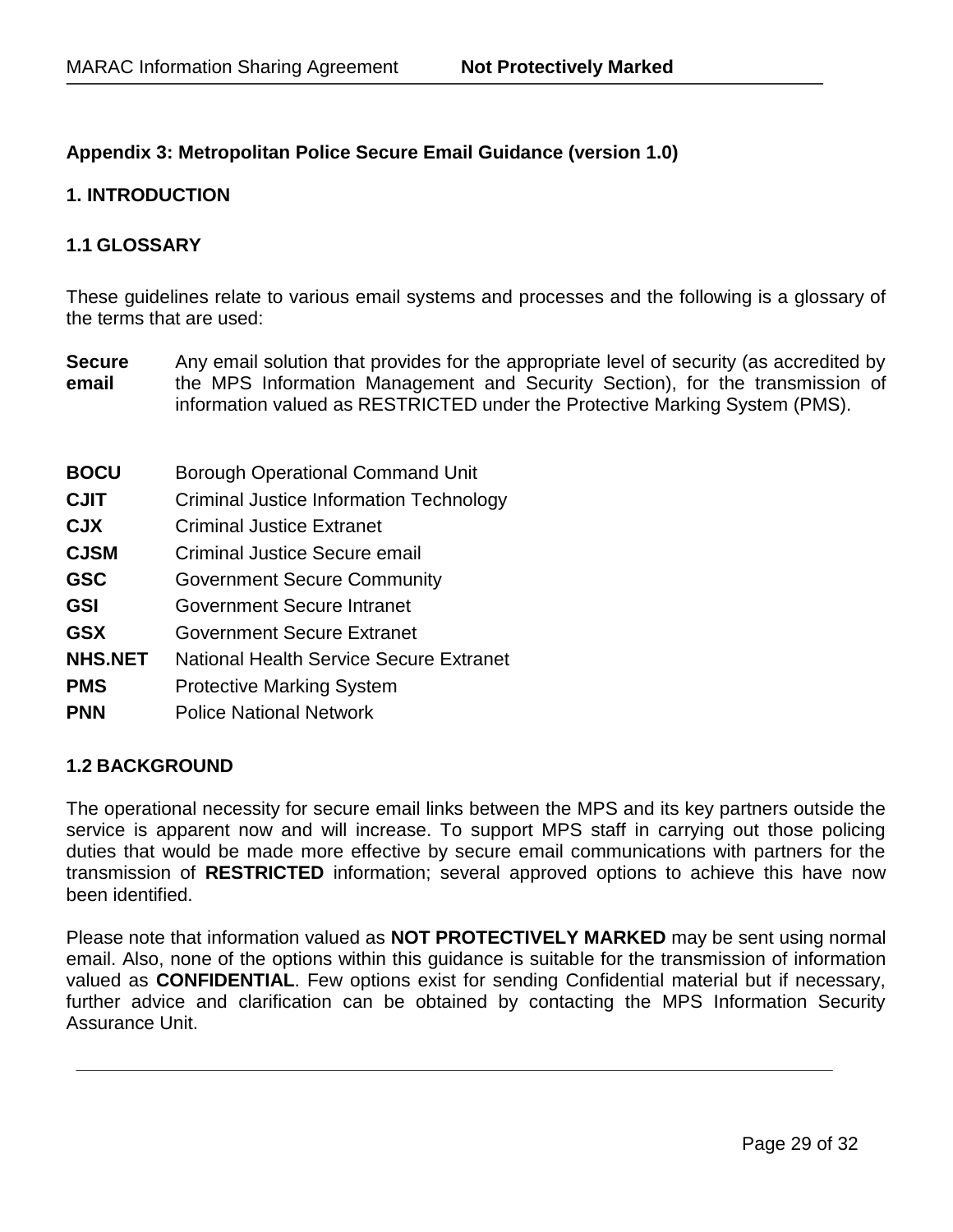# **1.3 INFORMATION SHARING AGREEMENTS**

This guidance will highlight the various options available, together with the applicability and the arrangements that must be in place for each. The technology featured in each of the options provides adequate security in the transmission of **RESTRICTED** information. However, clearly defined procedures to use any of the options is essential because the MPS must have assurances regarding the recipient's use of the information. Therefore, the use of any of the options should be part of an agreement developed, or if already in existence, reviewed using the corporate information sharing framework (SOP published in Notice 46/05). The "Process" section of the Purpose Specific Agreement allows for specific instructions to be clearly set out. This ensures that there is an accountable process that is easily understood by all those whose duty it is to carry out the sharing.

The Baseline Security Assessment stage (Stage 4) of the framework is concerned with all the aspects of security involving the sharing of any information but specifically suggests standards for the transmission of information electronically. This guidance gives the instructions on the detail that will mean that those standards can be met.

If any clarification or assistance is required with establishing any of the options set out here, contact the Information Sharing Support Unit for advice.

## **2. OPTIONS**

.

## **2.1 OPTION A – EMAIL WITHIN THE GOVERNMENT SECURE COMMUNITY (GSC)**

If the arrangement to share information is with a partner whose email addresses include the following extensions, **pnn, gsi, gsx, cjx**, this indicates that they are members of the Government Secure Community (e.g. @dfes.gsi.gov.uk or @london.probation.gsx.gov.uk). This means that a secure link between the MPS and the partner is already established. **Please note that the inclusion of gov.uk alone does not indicate membership of the GSC. Communications with partners whose email addresses only include this, such as local authorities, are not secure**. The use of email is rarely appropriate for operationally critical matters where immediate action is required. However, in the more usual partnership arrangements, a defined procedure setting out access to a "group mail box" (sometimes termed a "shared email box"), by a number of identified individuals should mean that matters will be dealt with effectively. Therefore as part of the arrangements to share information between the MPS and any other member of the GSC, the establishment of a group email box within AWARE and a similar arrangement by the partner, is the key step in ensuring the most effective process for managing the security of the information.

Clear local procedures must be prepared for all those involved in the activity that is to be supported by secure email. These will be tailored to the particular initiative or activity but issues such as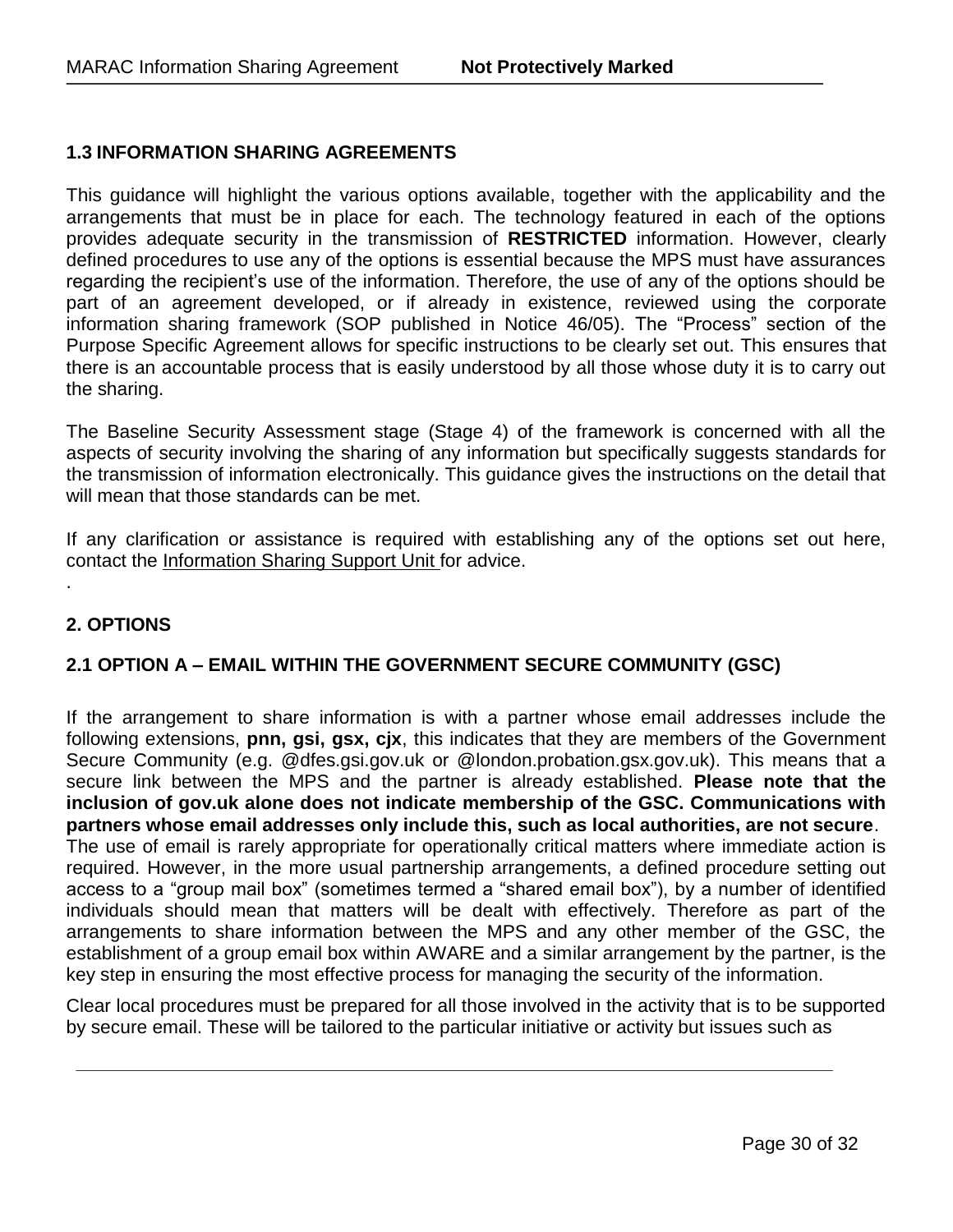- Who will access the boxes?
- How often they must be accessed
- How it will be indicated that any particular message has been actioned and by whom?
- Where the information that is transmitted will be stored

are some that must be defined.

Exactly the same issues as above should be negotiated and agreed with the partner agency(ies) and both sets of procedures must be clearly shown in Stage 4 of the Purpose Specific Information Sharing Agreement, "Description of Arrangements Including Security Matters". If the partner is another police force, provided that the messages sent to them are clearly marked RESTRICTED, it can be confirmed with them at the start of the arrangement and included in any written agreement, that the force, like the MPS will comply with the handling rules for security prescribed by the PMS.

## **2.2 OPTION B – EMAIL WITH PARTNERS WHO ARE USERS OF CJIT (CJSM) SUCH AS LOCAL AUTHORITIES**

CJSM is a Home Office supported programme that was developed to facilitate better communications between all those involved in the criminal justice system. However, the secure email facility provided as part of the programme, is one that can be used for many other purposes such as wider information sharing. The CJIT programme supports its wider application. Sending email between MPS .pnn email addresses and CJSM email addresses is as technically secure as Option A above. It means that those agencies that are not part of the GSC, for example Local Authorities or regulatory bodies such as the Security Industry Authority, can still have secure email connections with the members of the GSC and other CJSM users.

All London local authorities are now CJIT (CJSM) enabled. This is because all the Youth Offending Teams (YOTS) in London, which are included as part of local authorities' IT infrastructure, are now able to communicate securely with other criminal justice agencies. In any negotiations with London local authorities to develop or review information sharing agreements, at the outset it can be made clear that the MPS is ready to communicate with any as soon as they have configured their CJSM account appropriately and defined their procedures relating to the particular initiative. The MPS side of any partnership will then adopt the procedures already set out in Option A above**.** 

# **2.3. OPTION C – EMAIL WITH THE NATIONAL HEALTH SERVICE**

Although not officially a part of the GSC, partners that have **nhs.net** email addresses can send and receive emails with the MPS to the same level of security as the other options in this guidance. Technically, the system has been proved to be a secure transmission method but procedurally, issues still exist concerning its use. Our NHS partners have their own rules around the sending of patient related information even internally by email. At the time of writing this version of the